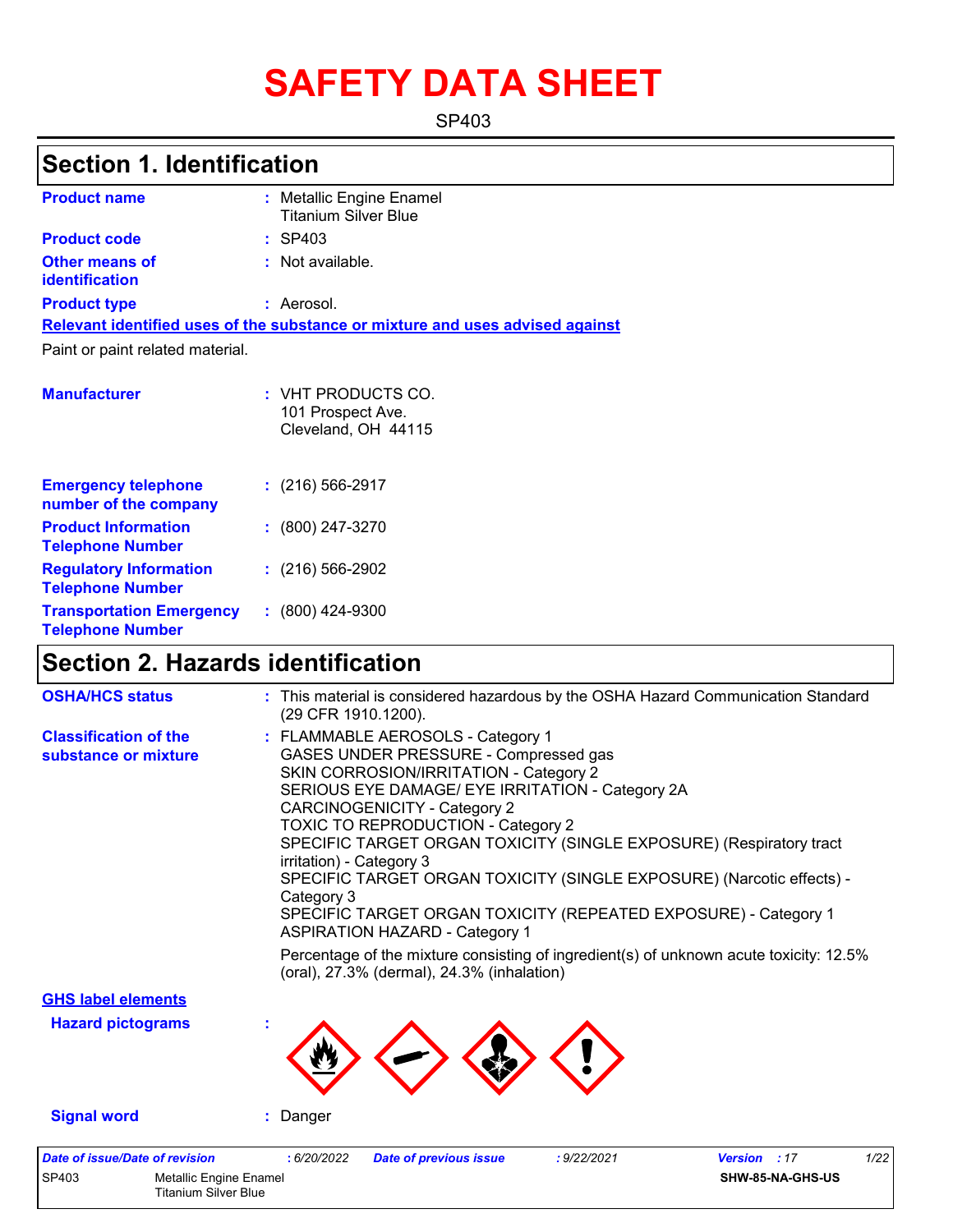## **Section 2. Hazards identification**

| <b>Hazard statements</b>                   | : Extremely flammable aerosol.<br>Contains gas under pressure; may explode if heated.<br>May be fatal if swallowed and enters airways.<br>Causes skin irritation.<br>Causes serious eye irritation.<br>May cause respiratory irritation.<br>May cause drowsiness or dizziness.<br>Suspected of causing cancer.<br>Suspected of damaging fertility or the unborn child.<br>Causes damage to organs through prolonged or repeated exposure. (lungs)                                                                                                                                                                                                          |
|--------------------------------------------|------------------------------------------------------------------------------------------------------------------------------------------------------------------------------------------------------------------------------------------------------------------------------------------------------------------------------------------------------------------------------------------------------------------------------------------------------------------------------------------------------------------------------------------------------------------------------------------------------------------------------------------------------------|
| <b>Precautionary statements</b>            |                                                                                                                                                                                                                                                                                                                                                                                                                                                                                                                                                                                                                                                            |
| <b>General</b>                             | : Read label before use. Keep out of reach of children. If medical advice is needed,<br>have product container or label at hand.                                                                                                                                                                                                                                                                                                                                                                                                                                                                                                                           |
| <b>Prevention</b>                          | : Obtain special instructions before use. Do not handle until all safety precautions have<br>been read and understood. Wear protective gloves, protective clothing and eye or face<br>protection. Keep away from heat, hot surfaces, sparks, open flames and other ignition<br>sources. No smoking. Do not spray on an open flame or other ignition source. Use<br>only outdoors or in a well-ventilated area. Do not breathe dust or mist. Do not eat, drink<br>or smoke when using this product. Wash thoroughly after handling. Pressurized<br>container: Do not pierce or burn, even after use.                                                        |
| <b>Response</b>                            | : IF exposed or concerned: Get medical advice or attention. IF INHALED: Remove<br>person to fresh air and keep comfortable for breathing. Call a POISON CENTER or<br>doctor if you feel unwell. IF SWALLOWED: Immediately call a POISON CENTER or<br>doctor. Do NOT induce vomiting. Take off contaminated clothing and wash it before<br>reuse. IF ON SKIN: Wash with plenty of water. If skin irritation occurs: Get medical<br>advice or attention. IF IN EYES: Rinse cautiously with water for several minutes.<br>Remove contact lenses, if present and easy to do. Continue rinsing. If eye irritation<br>persists: Get medical advice or attention. |
| <b>Storage</b>                             | : Store locked up. Protect from sunlight. Do not expose to temperatures exceeding 50<br>°C/122 °F. Store in a well-ventilated place. Keep container tightly closed.                                                                                                                                                                                                                                                                                                                                                                                                                                                                                        |
| <b>Disposal</b>                            | Dispose of contents and container in accordance with all local, regional, national and<br>international regulations.                                                                                                                                                                                                                                                                                                                                                                                                                                                                                                                                       |
| <b>Supplemental label</b><br>elements      | DELAYED EFFECTS FROM LONG TERM OVEREXPOSURE. Contains solvents which<br>can cause permanent brain and nervous system damage. Intentional misuse by<br>deliberately concentrating and inhaling the contents can be harmful or fatal. WARNING:<br>This product contains chemicals known to the State of California to cause cancer and<br>birth defects or other reproductive harm.                                                                                                                                                                                                                                                                          |
|                                            | Please refer to the SDS for additional information. Keep out of reach of children. Keep<br>upright in a cool, dry place. Do not discard empty can in trash compactor.                                                                                                                                                                                                                                                                                                                                                                                                                                                                                      |
| <b>Hazards not otherwise</b><br>classified | : DANGER: Rags, steel wool, other waste soaked with this product, and sanding residue<br>may spontaneously catch fire if improperly discarded. Immediately place rags, steel<br>wool, other waste soaked with this product, and sanding residue in a sealed, water-filled,<br>metal container. Dispose of in accordance with local fire regulations.                                                                                                                                                                                                                                                                                                       |

### **Section 3. Composition/information on ingredients**

#### **Other means of Substance/mixture**

**identification**

**:** Not available. **:** Mixture

**CAS number/other identifiers**

| Date of issue/Date of revision |                             |
|--------------------------------|-----------------------------|
| SP403                          | Metallic Engine Enamel      |
|                                | <b>Titanium Silver Blue</b> |

*Date of issue/Date of revision* **:** *6/20/2022 Date of previous issue : 9/22/2021 Version : 17 2/22*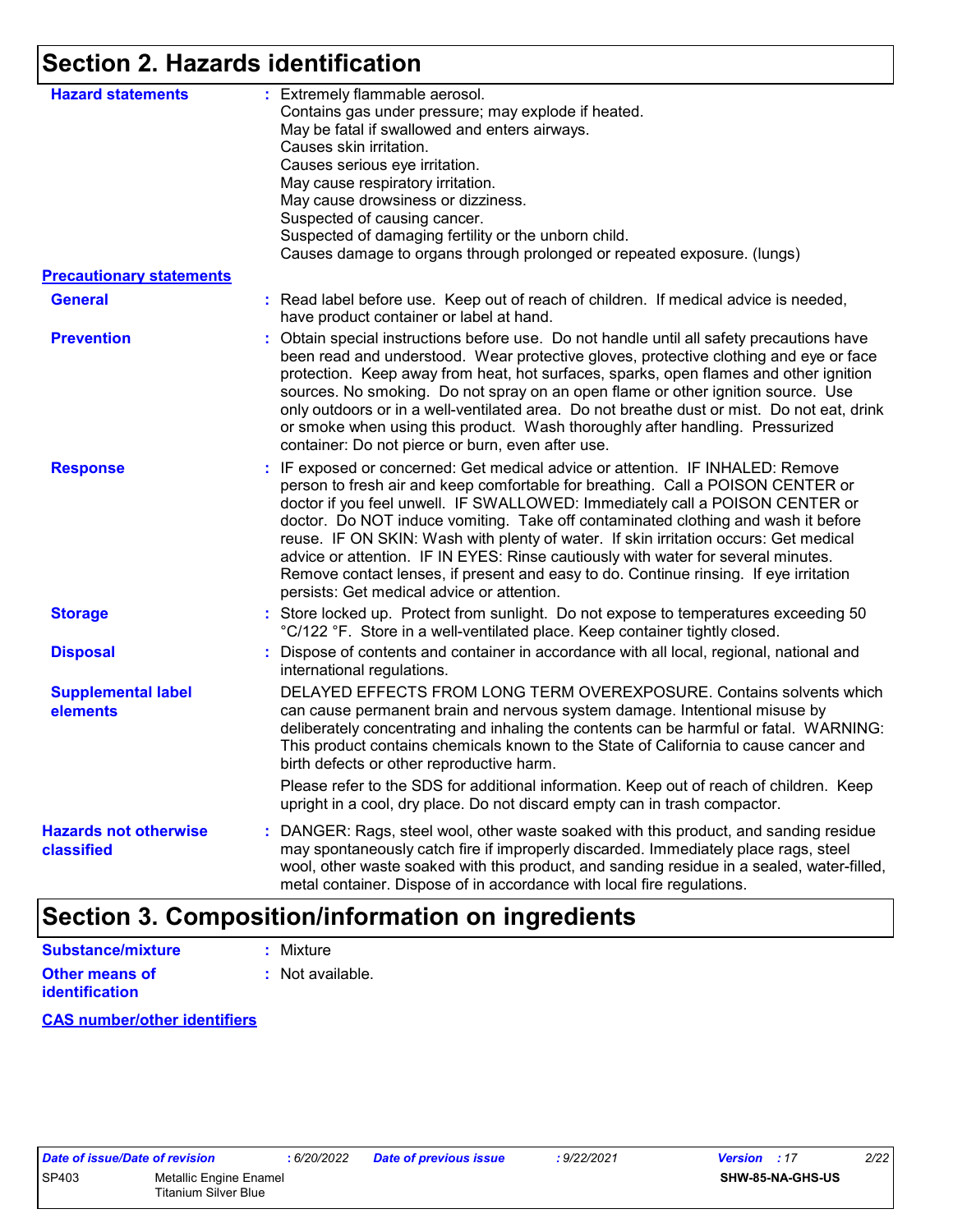### **Section 3. Composition/information on ingredients**

| <b>Ingredient name</b>   | % by weight | <b>CAS number</b> |
|--------------------------|-------------|-------------------|
| Acetone                  | l≥25 - ≤50  | 67-64-1           |
| Methyl Ethyl Ketone      | 210 - ≤23   | 78-93-3           |
| Propane                  | ≤10         | 74-98-6           |
| Butane                   | ≤10         | 106-97-8          |
| Ethyl 3-Ethoxypropionate | ≤10         | 763-69-9          |
| <b>Cellulose Nitrate</b> | $≤3$        | 9004-70-0         |
| Ethanol                  | ≤3          | 64-17-5           |
| Mica                     | $\leq$ 3    | 12001-26-2        |
| Toluene                  | ≤2.4        | 108-88-3          |
| Xylene, mixed isomers    | ≰2.2        | 1330-20-7         |
| 2-Propanol               | 1.8≤        | 67-63-0           |
| <b>Titanium Dioxide</b>  | ՝≤3         | 13463-67-7        |
| Ethylbenzene             | <1          | 100-41-4          |
| Methyl Isobutyl Ketone   | ≤0.3        | 108-10-1          |

Any concentration shown as a range is to protect confidentiality or is due to batch variation.

**There are no additional ingredients present which, within the current knowledge of the supplier and in the concentrations applicable, are classified and hence require reporting in this section.**

**Occupational exposure limits, if available, are listed in Section 8.**

### **Section 4. First aid measures**

|                     | <b>Description of necessary first aid measures</b>                                                                                                                                                                                                                                                                                                                                                                                                                                                                                                                                                                                                                                                                                                                                                                                                                                                             |
|---------------------|----------------------------------------------------------------------------------------------------------------------------------------------------------------------------------------------------------------------------------------------------------------------------------------------------------------------------------------------------------------------------------------------------------------------------------------------------------------------------------------------------------------------------------------------------------------------------------------------------------------------------------------------------------------------------------------------------------------------------------------------------------------------------------------------------------------------------------------------------------------------------------------------------------------|
| <b>Eye contact</b>  | : Immediately flush eyes with plenty of water, occasionally lifting the upper and lower<br>eyelids. Check for and remove any contact lenses. Continue to rinse for at least 10<br>minutes. Get medical attention.                                                                                                                                                                                                                                                                                                                                                                                                                                                                                                                                                                                                                                                                                              |
| <b>Inhalation</b>   | : Remove victim to fresh air and keep at rest in a position comfortable for breathing. If it<br>is suspected that fumes are still present, the rescuer should wear an appropriate mask<br>or self-contained breathing apparatus. If not breathing, if breathing is irregular or if<br>respiratory arrest occurs, provide artificial respiration or oxygen by trained personnel. It<br>may be dangerous to the person providing aid to give mouth-to-mouth resuscitation.<br>Get medical attention. If necessary, call a poison center or physician. If unconscious,<br>place in recovery position and get medical attention immediately. Maintain an open<br>airway. Loosen tight clothing such as a collar, tie, belt or waistband. In case of<br>inhalation of decomposition products in a fire, symptoms may be delayed. The exposed<br>person may need to be kept under medical surveillance for 48 hours. |
| <b>Skin contact</b> | : Flush contaminated skin with plenty of water. Remove contaminated clothing and<br>shoes. Continue to rinse for at least 10 minutes. Get medical attention. Wash clothing<br>before reuse. Clean shoes thoroughly before reuse.                                                                                                                                                                                                                                                                                                                                                                                                                                                                                                                                                                                                                                                                               |
| <b>Ingestion</b>    | : Get medical attention immediately. Call a poison center or physician. Wash out mouth<br>with water. Remove dentures if any. If material has been swallowed and the exposed<br>person is conscious, give small quantities of water to drink. Stop if the exposed person<br>feels sick as vomiting may be dangerous. Aspiration hazard if swallowed. Can enter<br>lungs and cause damage. Do not induce vomiting. If vomiting occurs, the head should<br>be kept low so that vomit does not enter the lungs. Never give anything by mouth to an<br>unconscious person. If unconscious, place in recovery position and get medical<br>attention immediately. Maintain an open airway. Loosen tight clothing such as a collar,<br>tie, belt or waistband.                                                                                                                                                        |

| <b>Most important symptoms/effects, acute and delayed</b> |             |                                              |             |                                                                              |     |
|-----------------------------------------------------------|-------------|----------------------------------------------|-------------|------------------------------------------------------------------------------|-----|
| <b>Potential acute health effects</b>                     |             |                                              |             |                                                                              |     |
| Eye contact                                               |             | : Causes serious eye irritation.             |             |                                                                              |     |
| <b>Inhalation</b>                                         |             | dizziness. May cause respiratory irritation. |             | : Can cause central nervous system (CNS) depression. May cause drowsiness or |     |
| Date of issue/Date of revision                            | : 6/20/2022 | Date of previous issue                       | : 9/22/2021 | <b>Version</b> : 17                                                          | 3/2 |

| Date of issue/Date of revision |                                                | : 6/20/2022 | <b>Date of previous issue</b> | : 9/22/2021 | <b>Version</b> : 17 |                  | 3/22 |
|--------------------------------|------------------------------------------------|-------------|-------------------------------|-------------|---------------------|------------------|------|
| SP403                          | Metallic Engine Enamel<br>Titanium Silver Blue |             |                               |             |                     | SHW-85-NA-GHS-US |      |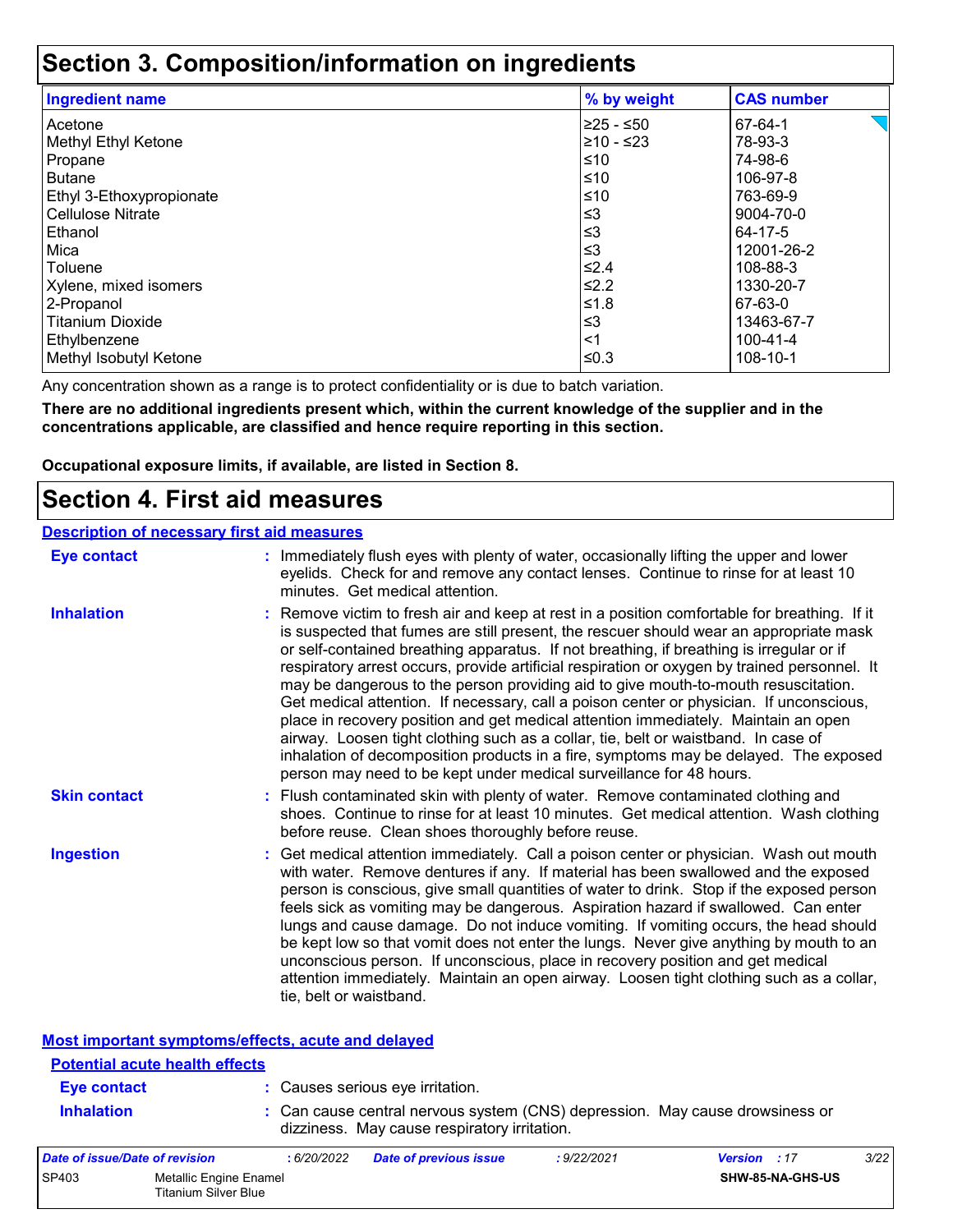## **Section 4. First aid measures**

| <b>Skin contact</b>                 | : Causes skin irritation.                                                                                                                                                                                                                                                                                               |
|-------------------------------------|-------------------------------------------------------------------------------------------------------------------------------------------------------------------------------------------------------------------------------------------------------------------------------------------------------------------------|
| <b>Ingestion</b>                    | : Can cause central nervous system (CNS) depression. May be fatal if swallowed and<br>enters airways.                                                                                                                                                                                                                   |
| <b>Over-exposure signs/symptoms</b> |                                                                                                                                                                                                                                                                                                                         |
| <b>Eye contact</b>                  | : Adverse symptoms may include the following:<br>pain or irritation<br>watering<br>redness                                                                                                                                                                                                                              |
| <b>Inhalation</b>                   | : Adverse symptoms may include the following:<br>respiratory tract irritation<br>coughing<br>nausea or vomiting<br>headache<br>drowsiness/fatigue<br>dizziness/vertigo<br>unconsciousness<br>reduced fetal weight<br>increase in fetal deaths<br>skeletal malformations                                                 |
| <b>Skin contact</b>                 | : Adverse symptoms may include the following:<br>irritation<br>redness<br>reduced fetal weight<br>increase in fetal deaths<br>skeletal malformations                                                                                                                                                                    |
| <b>Ingestion</b>                    | : Adverse symptoms may include the following:<br>nausea or vomiting<br>reduced fetal weight<br>increase in fetal deaths<br>skeletal malformations                                                                                                                                                                       |
|                                     | <b>Indication of immediate medical attention and special treatment needed, if necessary</b>                                                                                                                                                                                                                             |
| <b>Notes to physician</b>           | : In case of inhalation of decomposition products in a fire, symptoms may be delayed.<br>The exposed person may need to be kept under medical surveillance for 48 hours.                                                                                                                                                |
| <b>Specific treatments</b>          | : No specific treatment.                                                                                                                                                                                                                                                                                                |
| <b>Protection of first-aiders</b>   | : No action shall be taken involving any personal risk or without suitable training. If it is<br>suspected that fumes are still present, the rescuer should wear an appropriate mask or<br>self-contained breathing apparatus. It may be dangerous to the person providing aid to<br>give mouth-to-mouth resuscitation. |

#### **See toxicological information (Section 11)**

## **Section 5. Fire-fighting measures**

| <b>Extinguishing media</b>             |                                                                 |
|----------------------------------------|-----------------------------------------------------------------|
| <b>Suitable extinguishing</b><br>media | : Use an extinguishing agent suitable for the surrounding fire. |
| Unsuitable extinguishing<br>media      | : None known.                                                   |

| Date of issue/Date of revision |                             | :6/20 |
|--------------------------------|-----------------------------|-------|
| SP403                          | Metallic Engine Enamel      |       |
|                                | <b>Titanium Silver Blue</b> |       |

*Date of issue/Date of revision* **:** *6/20/2022 Date of previous issue : 9/22/2021 Version : 17 4/22*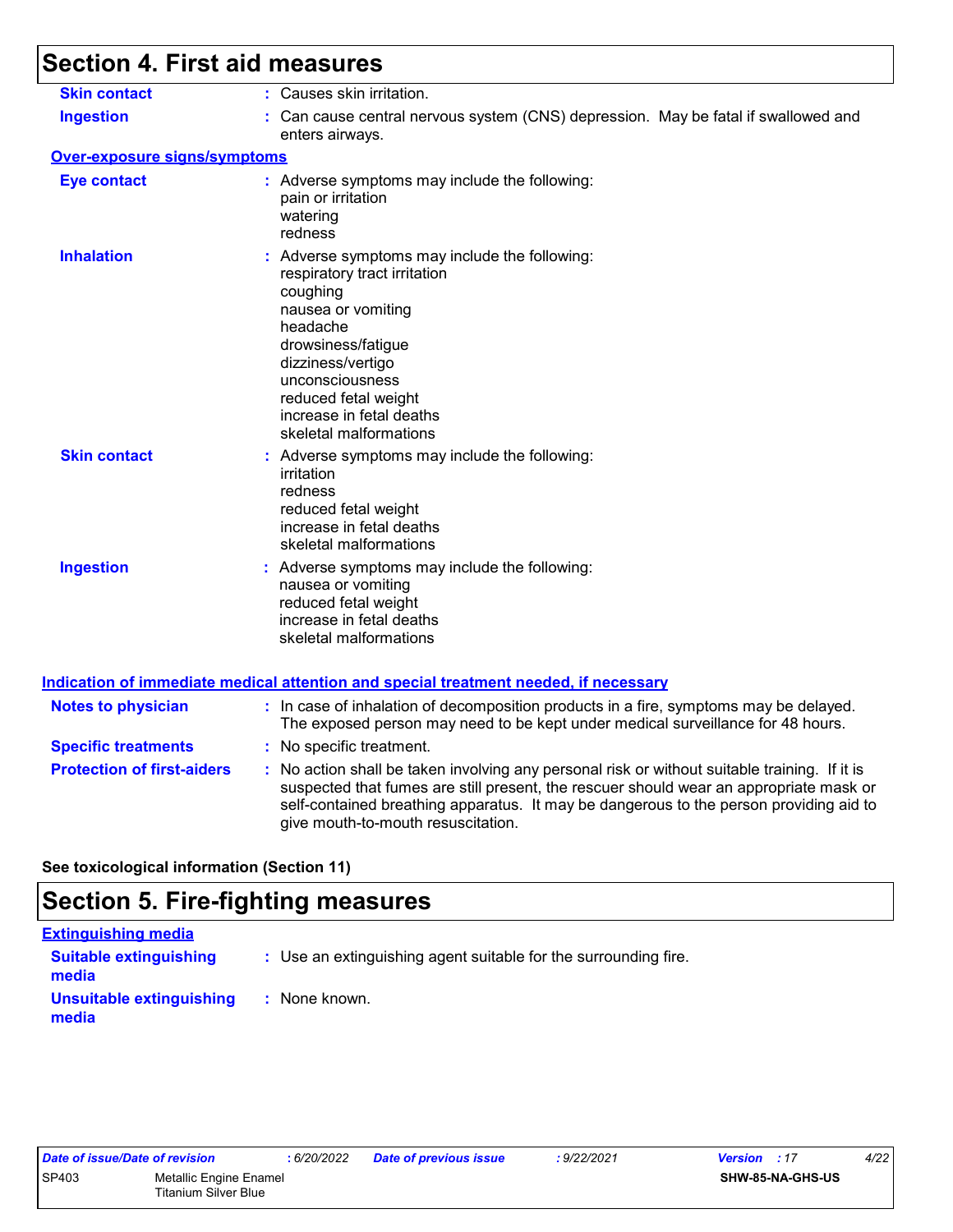## **Section 5. Fire-fighting measures**

| <b>Specific hazards arising</b><br>from the chemical     | : Extremely flammable aerosol. Runoff to sewer may create fire or explosion hazard. In<br>a fire or if heated, a pressure increase will occur and the container may burst, with the<br>risk of a subsequent explosion. Gas may accumulate in low or confined areas or travel<br>a considerable distance to a source of ignition and flash back, causing fire or explosion.<br>Bursting aerosol containers may be propelled from a fire at high speed. |
|----------------------------------------------------------|-------------------------------------------------------------------------------------------------------------------------------------------------------------------------------------------------------------------------------------------------------------------------------------------------------------------------------------------------------------------------------------------------------------------------------------------------------|
| <b>Hazardous thermal</b><br>decomposition products       | : Decomposition products may include the following materials:<br>carbon dioxide<br>carbon monoxide<br>nitrogen oxides<br>metal oxide/oxides                                                                                                                                                                                                                                                                                                           |
| <b>Special protective actions</b><br>for fire-fighters   | : Promptly isolate the scene by removing all persons from the vicinity of the incident if<br>there is a fire. No action shall be taken involving any personal risk or without suitable<br>training. Move containers from fire area if this can be done without risk. Use water<br>spray to keep fire-exposed containers cool.                                                                                                                         |
| <b>Special protective</b><br>equipment for fire-fighters | : Fire-fighters should wear appropriate protective equipment and self-contained breathing<br>apparatus (SCBA) with a full face-piece operated in positive pressure mode.                                                                                                                                                                                                                                                                              |

### **Section 6. Accidental release measures**

#### **Personal precautions, protective equipment and emergency procedures**

| : No action shall be taken involving any personal risk or without suitable training.<br>Evacuate surrounding areas. Keep unnecessary and unprotected personnel from<br>entering. In the case of aerosols being ruptured, care should be taken due to the rapid<br>escape of the pressurized contents and propellant. If a large number of containers are<br>ruptured, treat as a bulk material spillage according to the instructions in the clean-up<br>section. Do not touch or walk through spilled material. Shut off all ignition sources. No<br>flares, smoking or flames in hazard area. Avoid breathing vapor or mist. Provide<br>adequate ventilation. Wear appropriate respirator when ventilation is inadequate. Put<br>on appropriate personal protective equipment. |
|----------------------------------------------------------------------------------------------------------------------------------------------------------------------------------------------------------------------------------------------------------------------------------------------------------------------------------------------------------------------------------------------------------------------------------------------------------------------------------------------------------------------------------------------------------------------------------------------------------------------------------------------------------------------------------------------------------------------------------------------------------------------------------|
| If specialized clothing is required to deal with the spillage, take note of any information in<br>÷<br>Section 8 on suitable and unsuitable materials. See also the information in "For non-<br>emergency personnel".                                                                                                                                                                                                                                                                                                                                                                                                                                                                                                                                                            |
| : Avoid dispersal of spilled material and runoff and contact with soil, waterways, drains<br>and sewers. Inform the relevant authorities if the product has caused environmental<br>pollution (sewers, waterways, soil or air).                                                                                                                                                                                                                                                                                                                                                                                                                                                                                                                                                  |
| <b>Methods and materials for containment and cleaning up</b>                                                                                                                                                                                                                                                                                                                                                                                                                                                                                                                                                                                                                                                                                                                     |
| : Stop leak if without risk. Move containers from spill area. Use spark-proof tools and<br>explosion-proof equipment. Dilute with water and mop up if water-soluble. Alternatively,<br>or if water-insoluble, absorb with an inert dry material and place in an appropriate waste<br>disposal container. Dispose of via a licensed waste disposal contractor.                                                                                                                                                                                                                                                                                                                                                                                                                    |
| : Stop leak if without risk. Move containers from spill area. Use spark-proof tools and<br>explosion-proof equipment. Approach release from upwind. Prevent entry into sewers,<br>water courses, basements or confined areas. Wash spillages into an effluent treatment<br>plant or proceed as follows. Contain and collect spillage with non-combustible,<br>absorbent material e.g. sand, earth, vermiculite or diatomaceous earth and place in<br>container for disposal according to local regulations (see Section 13). Dispose of via a<br>licensed waste disposal contractor. Contaminated absorbent material may pose the<br>same hazard as the spilled product. Note: see Section 1 for emergency contact<br>information and Section 13 for waste disposal.             |
|                                                                                                                                                                                                                                                                                                                                                                                                                                                                                                                                                                                                                                                                                                                                                                                  |

| Date of issue/Date of revision |                                                | 6/20/2022 | <b>Date of previous issue</b> | 9/22/2021 | <b>Version</b> : 17 | 5/22 |
|--------------------------------|------------------------------------------------|-----------|-------------------------------|-----------|---------------------|------|
| <b>SP403</b>                   | Metallic Engine Enamel<br>Titanium Silver Blue |           |                               |           | SHW-85-NA-GHS-US    |      |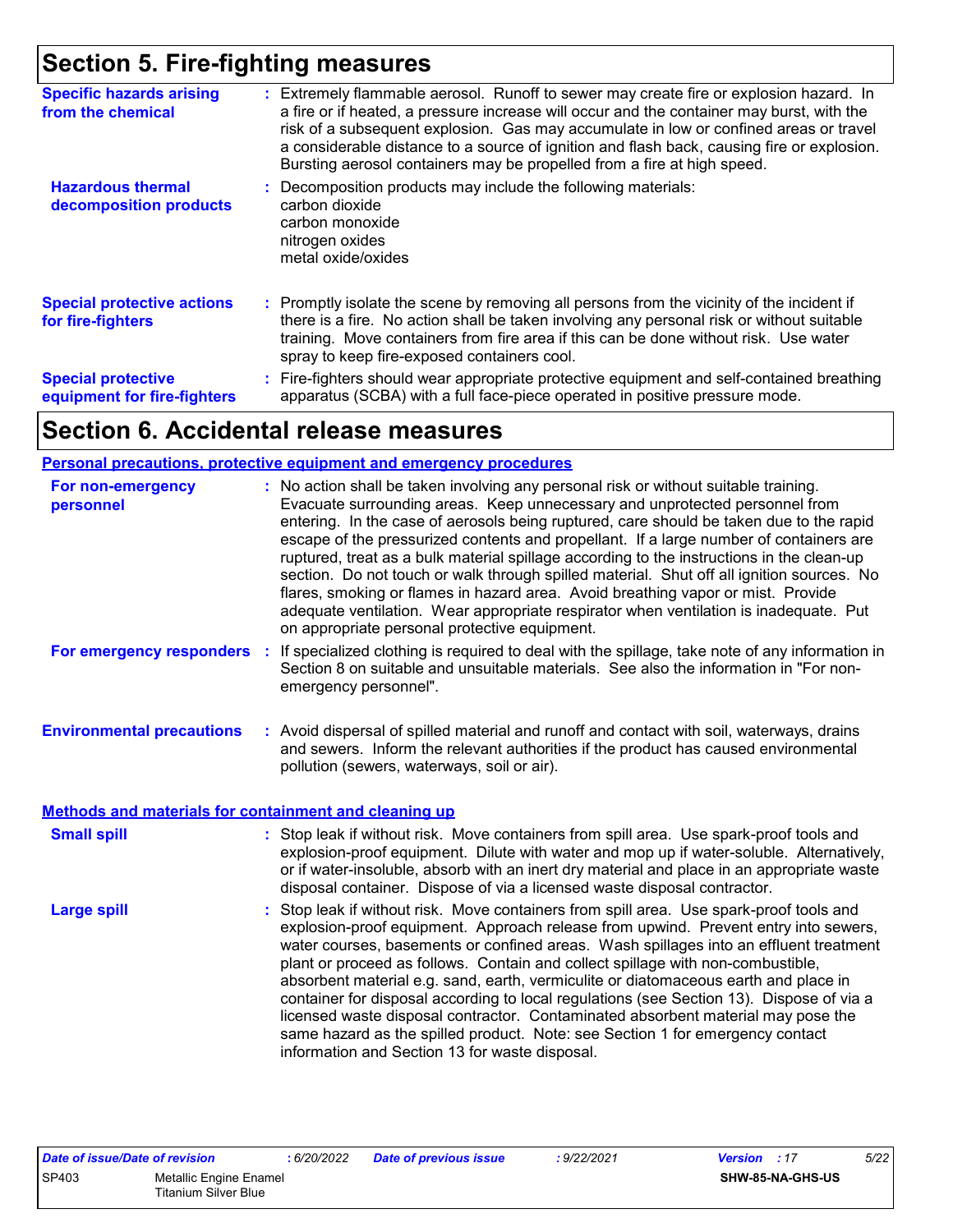## **Section 7. Handling and storage**

| <b>Precautions for safe handling</b>                                             |                                                                                                                                                                                                                                                                                                                                                                                                                                                                                                                                                                                                                                                                                                                                                                                                                                                                                          |
|----------------------------------------------------------------------------------|------------------------------------------------------------------------------------------------------------------------------------------------------------------------------------------------------------------------------------------------------------------------------------------------------------------------------------------------------------------------------------------------------------------------------------------------------------------------------------------------------------------------------------------------------------------------------------------------------------------------------------------------------------------------------------------------------------------------------------------------------------------------------------------------------------------------------------------------------------------------------------------|
| <b>Protective measures</b>                                                       | : Put on appropriate personal protective equipment (see Section 8). Pressurized<br>container: protect from sunlight and do not expose to temperatures exceeding 50°C. Do<br>not pierce or burn, even after use. Avoid exposure - obtain special instructions before<br>use. Avoid exposure during pregnancy. Do not handle until all safety precautions have<br>been read and understood. Do not get in eyes or on skin or clothing. Do not breathe<br>vapor or mist. Do not swallow. Avoid breathing gas. Use only with adequate ventilation.<br>Wear appropriate respirator when ventilation is inadequate. Store and use away from<br>heat, sparks, open flame or any other ignition source. Use explosion-proof electrical<br>(ventilating, lighting and material handling) equipment. Use only non-sparking tools.<br>Empty containers retain product residue and can be hazardous. |
| <b>Advice on general</b><br>occupational hygiene                                 | : Eating, drinking and smoking should be prohibited in areas where this material is<br>handled, stored and processed. Workers should wash hands and face before eating,<br>drinking and smoking. Remove contaminated clothing and protective equipment before<br>entering eating areas. See also Section 8 for additional information on hygiene<br>measures.                                                                                                                                                                                                                                                                                                                                                                                                                                                                                                                            |
| <b>Conditions for safe storage,</b><br>including any<br><b>incompatibilities</b> | : Store in accordance with local regulations. Store away from direct sunlight in a dry, cool<br>and well-ventilated area, away from incompatible materials (see Section 10) and food<br>and drink. Protect from sunlight. Store locked up. Eliminate all ignition sources. Use<br>appropriate containment to avoid environmental contamination. See Section 10 for<br>incompatible materials before handling or use.                                                                                                                                                                                                                                                                                                                                                                                                                                                                     |

## **Section 8. Exposure controls/personal protection**

### **Control parameters**

**Occupational exposure limits (OSHA United States)**

| <b>Ingredient name</b>                                                                                                 | CAS#                          | <b>Exposure limits</b>                                                                                                                                                                                                                                                                                                                                                                                                                                           |
|------------------------------------------------------------------------------------------------------------------------|-------------------------------|------------------------------------------------------------------------------------------------------------------------------------------------------------------------------------------------------------------------------------------------------------------------------------------------------------------------------------------------------------------------------------------------------------------------------------------------------------------|
| Acetone                                                                                                                | 67-64-1                       | ACGIH TLV (United States, 1/2021).<br>TWA: 250 ppm 8 hours.<br>STEL: 500 ppm 15 minutes.<br>NIOSH REL (United States, 10/2020).<br>TWA: 250 ppm 10 hours.<br>TWA: 590 mg/m <sup>3</sup> 10 hours.<br>OSHA PEL (United States, 5/2018).<br>TWA: 1000 ppm 8 hours.<br>TWA: 2400 mg/m <sup>3</sup> 8 hours.                                                                                                                                                         |
| Methyl Ethyl Ketone                                                                                                    | 78-93-3                       | ACGIH TLV (United States, 1/2021).<br>TWA: 200 ppm 8 hours.<br>TWA: 590 mg/m <sup>3</sup> 8 hours.<br>STEL: 300 ppm 15 minutes.<br>STEL: 885 mg/m <sup>3</sup> 15 minutes.<br>NIOSH REL (United States, 10/2020).<br>TWA: 200 ppm 10 hours.<br>TWA: 590 mg/m <sup>3</sup> 10 hours.<br>STEL: 300 ppm 15 minutes.<br>STEL: 885 mg/m <sup>3</sup> 15 minutes.<br>OSHA PEL (United States, 5/2018).<br>TWA: 200 ppm 8 hours.<br>TWA: 590 mg/m <sup>3</sup> 8 hours. |
| Propane                                                                                                                | 74-98-6                       | NIOSH REL (United States, 10/2020).<br>TWA: 1000 ppm 10 hours.<br>TWA: 1800 mg/m <sup>3</sup> 10 hours.<br>OSHA PEL (United States, 5/2018).<br>TWA: 1000 ppm 8 hours.                                                                                                                                                                                                                                                                                           |
| Date of issue/Date of revision<br>: 6/20/2022<br>SP403<br><b>Metallic Engine Enamel</b><br><b>Titanium Silver Blue</b> | <b>Date of previous issue</b> | 6/22<br>: 9/22/2021<br>Version : 17<br>SHW-85-NA-GHS-US                                                                                                                                                                                                                                                                                                                                                                                                          |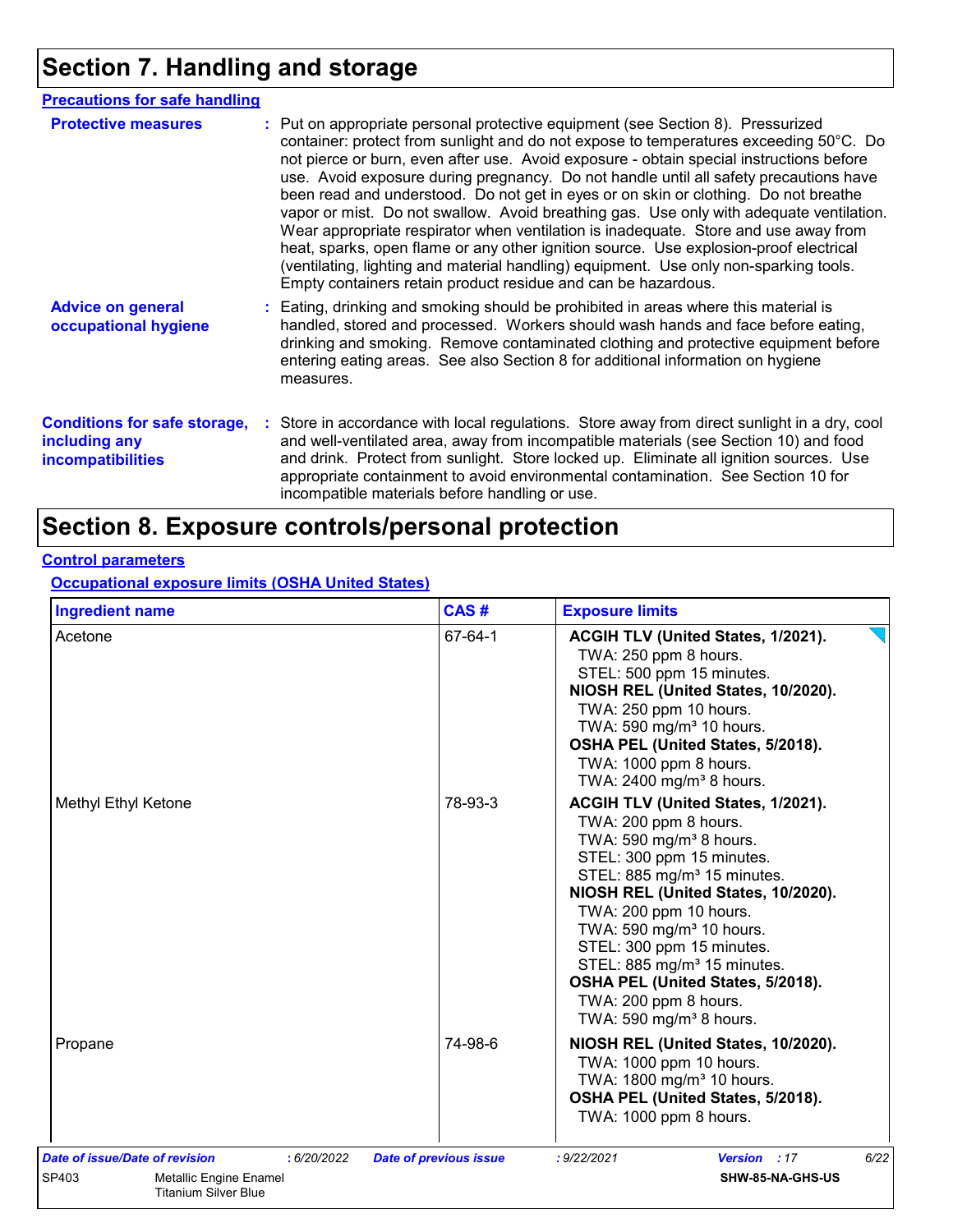| <b>Butane</b>                                                   | 106-97-8                         | TWA: 1800 mg/m <sup>3</sup> 8 hours.<br>ACGIH TLV (United States, 1/2021). Oxygen<br>Depletion [Asphyxiant]. Explosive potential.<br>NIOSH REL (United States, 10/2020).<br>TWA: 800 ppm 10 hours.<br>TWA: 1900 mg/m <sup>3</sup> 10 hours.<br>ACGIH TLV (United States, 1/2021).<br><b>Explosive potential.</b>                                                          |
|-----------------------------------------------------------------|----------------------------------|---------------------------------------------------------------------------------------------------------------------------------------------------------------------------------------------------------------------------------------------------------------------------------------------------------------------------------------------------------------------------|
| Ethyl 3-Ethoxypropionate<br><b>Cellulose Nitrate</b><br>Ethanol | 763-69-9<br>9004-70-0<br>64-17-5 | STEL: 1000 ppm 15 minutes.<br>None.<br>None.<br>ACGIH TLV (United States, 1/2021).<br>STEL: 1000 ppm 15 minutes.<br>NIOSH REL (United States, 10/2020).<br>TWA: 1000 ppm 10 hours.<br>TWA: 1900 mg/m <sup>3</sup> 10 hours.<br>OSHA PEL (United States, 5/2018).<br>TWA: 1000 ppm 8 hours.<br>TWA: 1900 mg/m <sup>3</sup> 8 hours.                                        |
| Mica                                                            | 12001-26-2                       | ACGIH TLV (United States, 1/2021).<br>TWA: 0.1 mg/m <sup>3</sup> 8 hours. Form: Respirable<br>fraction<br>NIOSH REL (United States, 10/2020).<br>TWA: 3 mg/m <sup>3</sup> 10 hours. Form: Respirable<br>fraction<br>OSHA PEL Z3 (United States, 6/2016).<br>TWA: 20 mppcf 8 hours.                                                                                        |
| Toluene                                                         | 108-88-3                         | OSHA PEL Z2 (United States, 2/2013).<br>TWA: 200 ppm 8 hours.<br>CEIL: 300 ppm<br>AMP: 500 ppm 10 minutes.<br>NIOSH REL (United States, 10/2020).<br>TWA: 100 ppm 10 hours.<br>TWA: 375 mg/m <sup>3</sup> 10 hours.<br>STEL: 150 ppm 15 minutes.<br>STEL: 560 mg/m <sup>3</sup> 15 minutes.<br>ACGIH TLV (United States, 1/2021).<br>Ototoxicant.<br>TWA: 20 ppm 8 hours. |
| Xylene, mixed isomers                                           | 1330-20-7                        | ACGIH TLV (United States, 1/2021).<br>TWA: 100 ppm 8 hours.<br>TWA: 434 mg/m <sup>3</sup> 8 hours.<br>STEL: 150 ppm 15 minutes.<br>STEL: 651 mg/m <sup>3</sup> 15 minutes.<br>OSHA PEL (United States, 5/2018).<br>TWA: 100 ppm 8 hours.<br>TWA: $435 \text{ mg/m}^3$ 8 hours.                                                                                            |
| 2-Propanol                                                      | 67-63-0                          | ACGIH TLV (United States, 1/2021).<br>TWA: 200 ppm 8 hours.<br>STEL: 400 ppm 15 minutes.<br>NIOSH REL (United States, 10/2020).<br>TWA: 400 ppm 10 hours.<br>TWA: 980 mg/m <sup>3</sup> 10 hours.<br>STEL: 500 ppm 15 minutes.<br>STEL: 1225 mg/m <sup>3</sup> 15 minutes.<br>OSHA PEL (United States, 5/2018).<br>TWA: 400 ppm 8 hours.                                  |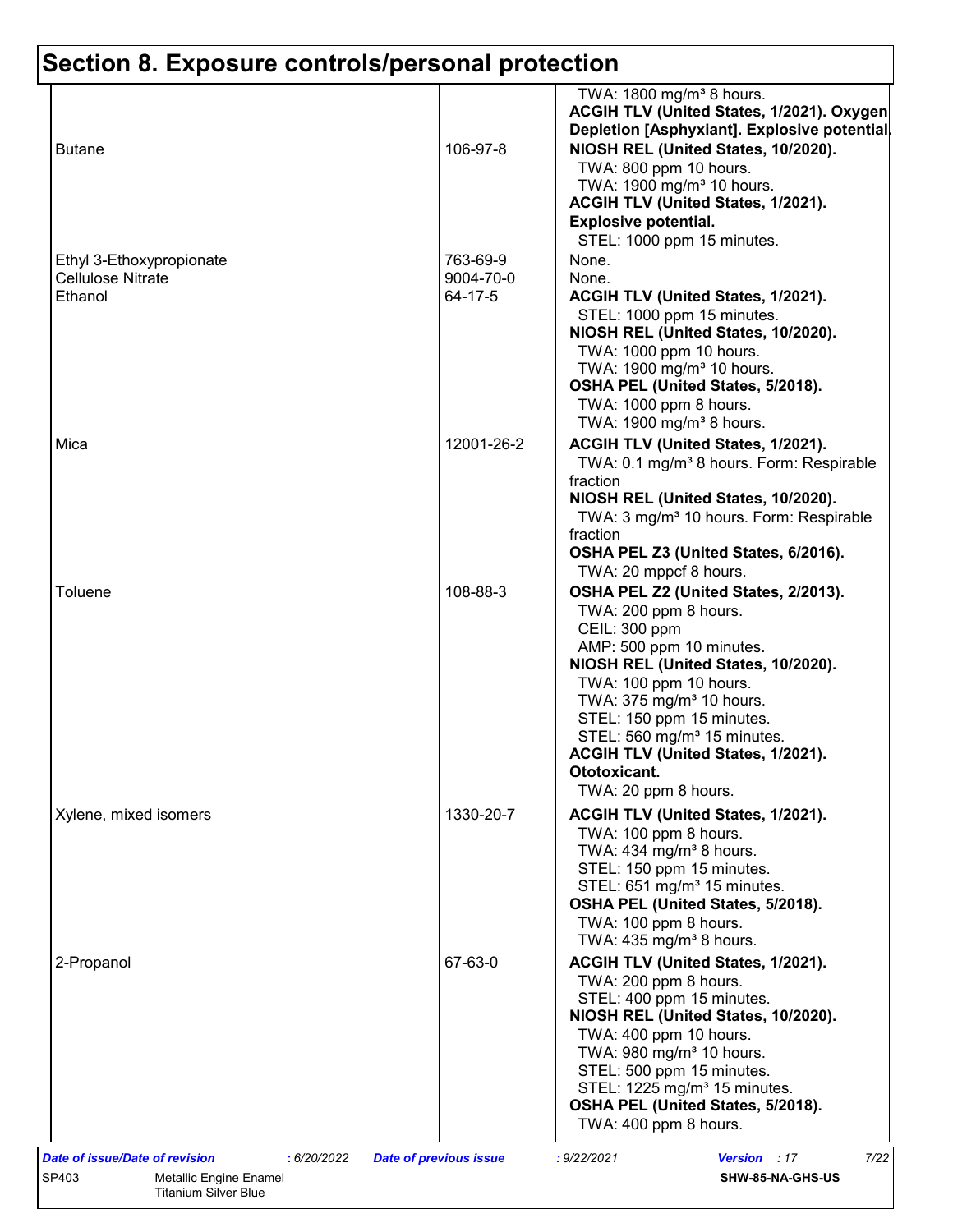|                        |                | TWA: $980 \text{ mg/m}^3$ 8 hours.                                      |
|------------------------|----------------|-------------------------------------------------------------------------|
| Titanium Dioxide       | 13463-67-7     | ACGIH TLV (United States, 1/2021).<br>TWA: $10 \text{ mg/m}^3$ 8 hours. |
|                        |                | OSHA PEL (United States, 5/2018).                                       |
|                        |                | TWA: 15 mg/m <sup>3</sup> 8 hours. Form: Total dust                     |
| Ethylbenzene           | $100 - 41 - 4$ | ACGIH TLV (United States, 1/2021).                                      |
|                        |                | TWA: 20 ppm 8 hours.                                                    |
|                        |                | NIOSH REL (United States, 10/2020).                                     |
|                        |                | TWA: 100 ppm 10 hours.                                                  |
|                        |                | TWA: 435 mg/m <sup>3</sup> 10 hours.                                    |
|                        |                | STEL: 125 ppm 15 minutes.                                               |
|                        |                | STEL: 545 mg/m <sup>3</sup> 15 minutes.                                 |
|                        |                | OSHA PEL (United States, 5/2018).                                       |
|                        |                | TWA: 100 ppm 8 hours.                                                   |
|                        |                | TWA: $435 \text{ mg/m}^3$ 8 hours.                                      |
| Methyl Isobutyl Ketone | 108-10-1       | ACGIH TLV (United States, 1/2021).                                      |
|                        |                | TWA: 20 ppm 8 hours.                                                    |
|                        |                | STEL: 75 ppm 15 minutes.<br>NIOSH REL (United States, 10/2020).         |
|                        |                | TWA: 50 ppm 10 hours.                                                   |
|                        |                | TWA: 205 mg/m <sup>3</sup> 10 hours.                                    |
|                        |                | STEL: 75 ppm 15 minutes.                                                |
|                        |                | STEL: 300 mg/m <sup>3</sup> 15 minutes.                                 |
|                        |                | OSHA PEL (United States, 5/2018).                                       |
|                        |                | TWA: 100 ppm 8 hours.                                                   |
|                        |                | TWA: $410 \text{ mg/m}^3$ 8 hours.                                      |
|                        |                |                                                                         |

#### **Occupational exposure limits (Canada)**

| <b>Ingredient name</b>                                                                                                 | CAS#                          | <b>Exposure limits</b>                                                                                                                                                                                                                                                                                                                                                                                                                                                                                                                                                                                                                                                                                                                     |
|------------------------------------------------------------------------------------------------------------------------|-------------------------------|--------------------------------------------------------------------------------------------------------------------------------------------------------------------------------------------------------------------------------------------------------------------------------------------------------------------------------------------------------------------------------------------------------------------------------------------------------------------------------------------------------------------------------------------------------------------------------------------------------------------------------------------------------------------------------------------------------------------------------------------|
| acetone                                                                                                                | 67-64-1                       | CA Alberta Provincial (Canada, 6/2018).<br>8 hrs OEL: 1200 mg/m <sup>3</sup> 8 hours.<br>15 min OEL: 1800 mg/m <sup>3</sup> 15 minutes.<br>8 hrs OEL: 500 ppm 8 hours.<br>15 min OEL: 750 ppm 15 minutes.<br><b>CA British Columbia Provincial (Canada,</b><br>$6/2021$ ).<br>TWA: 250 ppm 8 hours.<br>STEL: 500 ppm 15 minutes.<br>CA Ontario Provincial (Canada, 6/2019).<br>TWA: 250 ppm 8 hours.<br>STEL: 500 ppm 15 minutes.<br>CA Quebec Provincial (Canada, 6/2021).<br>TWAEV: 500 ppm 8 hours.<br>TWAEV: 1190 mg/m <sup>3</sup> 8 hours.<br>STEV: 1000 ppm 15 minutes.<br>STEV: 2380 mg/m <sup>3</sup> 15 minutes.<br><b>CA Saskatchewan Provincial (Canada,</b><br>7/2013).<br>STEL: 750 ppm 15 minutes.<br>TWA: 500 ppm 8 hours. |
| Methyl ethyl ketone                                                                                                    | 78-93-3                       | CA Alberta Provincial (Canada, 6/2018).<br>15 min OEL: 300 ppm 15 minutes.<br>8 hrs OEL: 200 ppm 8 hours.<br>8 hrs OEL: 590 mg/m <sup>3</sup> 8 hours.<br>15 min OEL: 885 mg/m <sup>3</sup> 15 minutes.<br><b>CA British Columbia Provincial (Canada,</b>                                                                                                                                                                                                                                                                                                                                                                                                                                                                                  |
| Date of issue/Date of revision<br>: 6/20/2022<br>SP403<br><b>Metallic Engine Enamel</b><br><b>Titanium Silver Blue</b> | <b>Date of previous issue</b> | 8/22<br>Version : 17<br>: 9/22/2021<br>SHW-85-NA-GHS-US                                                                                                                                                                                                                                                                                                                                                                                                                                                                                                                                                                                                                                                                                    |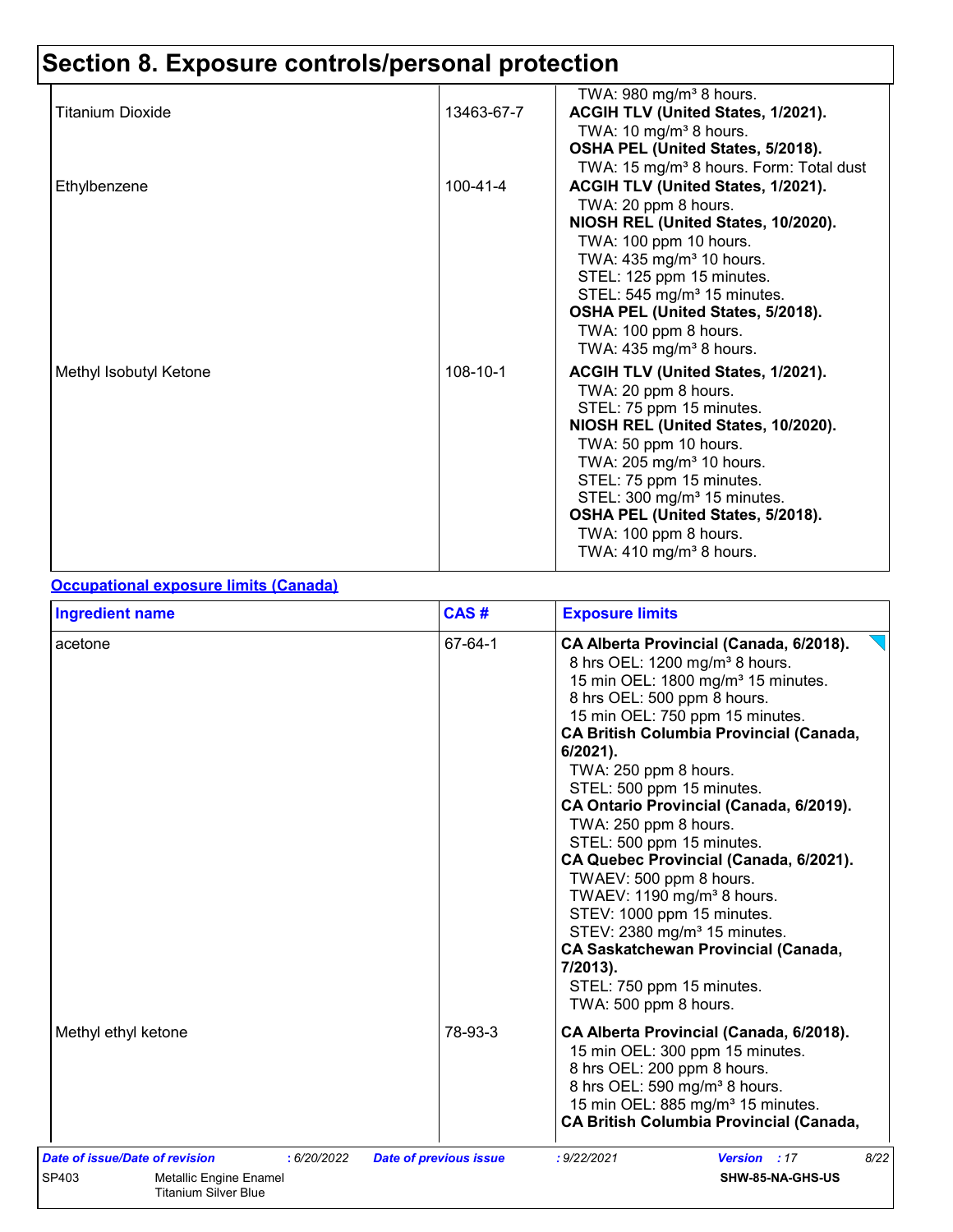|                |          | $6/2021$ ).<br>TWA: 50 ppm 8 hours.<br>STEL: 100 ppm 15 minutes.<br>CA Ontario Provincial (Canada, 6/2019).<br>TWA: 200 ppm 8 hours.<br>STEL: 300 ppm 15 minutes.<br>CA Quebec Provincial (Canada, 6/2021).<br>TWAEV: 50 ppm 8 hours.<br>TWAEV: 150 mg/m <sup>3</sup> 8 hours.<br>STEV: 100 ppm 15 minutes.<br>STEV: 300 mg/m <sup>3</sup> 15 minutes.<br><b>CA Saskatchewan Provincial (Canada,</b><br>7/2013).<br>STEL: 300 ppm 15 minutes.<br>TWA: 200 ppm 8 hours.                                                            |
|----------------|----------|-----------------------------------------------------------------------------------------------------------------------------------------------------------------------------------------------------------------------------------------------------------------------------------------------------------------------------------------------------------------------------------------------------------------------------------------------------------------------------------------------------------------------------------|
| Normal propane | 74-98-6  | CA Alberta Provincial (Canada, 6/2018).<br>8 hrs OEL: 1000 ppm 8 hours.<br>CA Quebec Provincial (Canada, 6/2021).<br>TWAEV: 1000 ppm 8 hours.<br>TWAEV: 1800 mg/m <sup>3</sup> 8 hours.<br><b>CA Saskatchewan Provincial (Canada,</b><br>7/2013).<br>STEL: 1250 ppm 15 minutes.<br>TWA: 1000 ppm 8 hours.<br><b>CA British Columbia Provincial (Canada,</b><br>6/2021). Oxygen Depletion [Asphyxiant].<br><b>Explosive potential.</b>                                                                                             |
|                |          | CA Ontario Provincial (Canada, 6/2019).<br><b>Oxygen Depletion [Asphyxiant]. Explosive</b><br>potential.                                                                                                                                                                                                                                                                                                                                                                                                                          |
| <b>Butane</b>  | 106-97-8 | CA Alberta Provincial (Canada, 6/2018).<br>8 hrs OEL: 1000 ppm 8 hours.<br>CA Quebec Provincial (Canada, 6/2021).<br>TWAEV: 800 ppm 8 hours.<br>TWAEV: 1900 mg/m <sup>3</sup> 8 hours.<br><b>CA Saskatchewan Provincial (Canada,</b><br>7/2013).<br>STEL: 1250 ppm 15 minutes.<br>TWA: 1000 ppm 8 hours.<br><b>CA British Columbia Provincial (Canada,</b><br>6/2021). Explosive potential.<br>STEL: 1000 ppm 15 minutes.<br>CA Ontario Provincial (Canada, 6/2019).<br><b>Explosive potential.</b><br>STEL: 1000 ppm 15 minutes. |
| Ethyl alcohol  | 64-17-5  | CA Alberta Provincial (Canada, 6/2018).<br>8 hrs OEL: 1000 ppm 8 hours.<br>8 hrs OEL: 1880 mg/m <sup>3</sup> 8 hours.<br><b>CA British Columbia Provincial (Canada,</b><br>$6/2021$ ).<br>STEL: 1000 ppm 15 minutes.<br>CA Ontario Provincial (Canada, 6/2019).<br>STEL: 1000 ppm 15 minutes.<br><b>CA Saskatchewan Provincial (Canada,</b><br>7/2013).<br>STEL: 1250 ppm 15 minutes.                                                                                                                                             |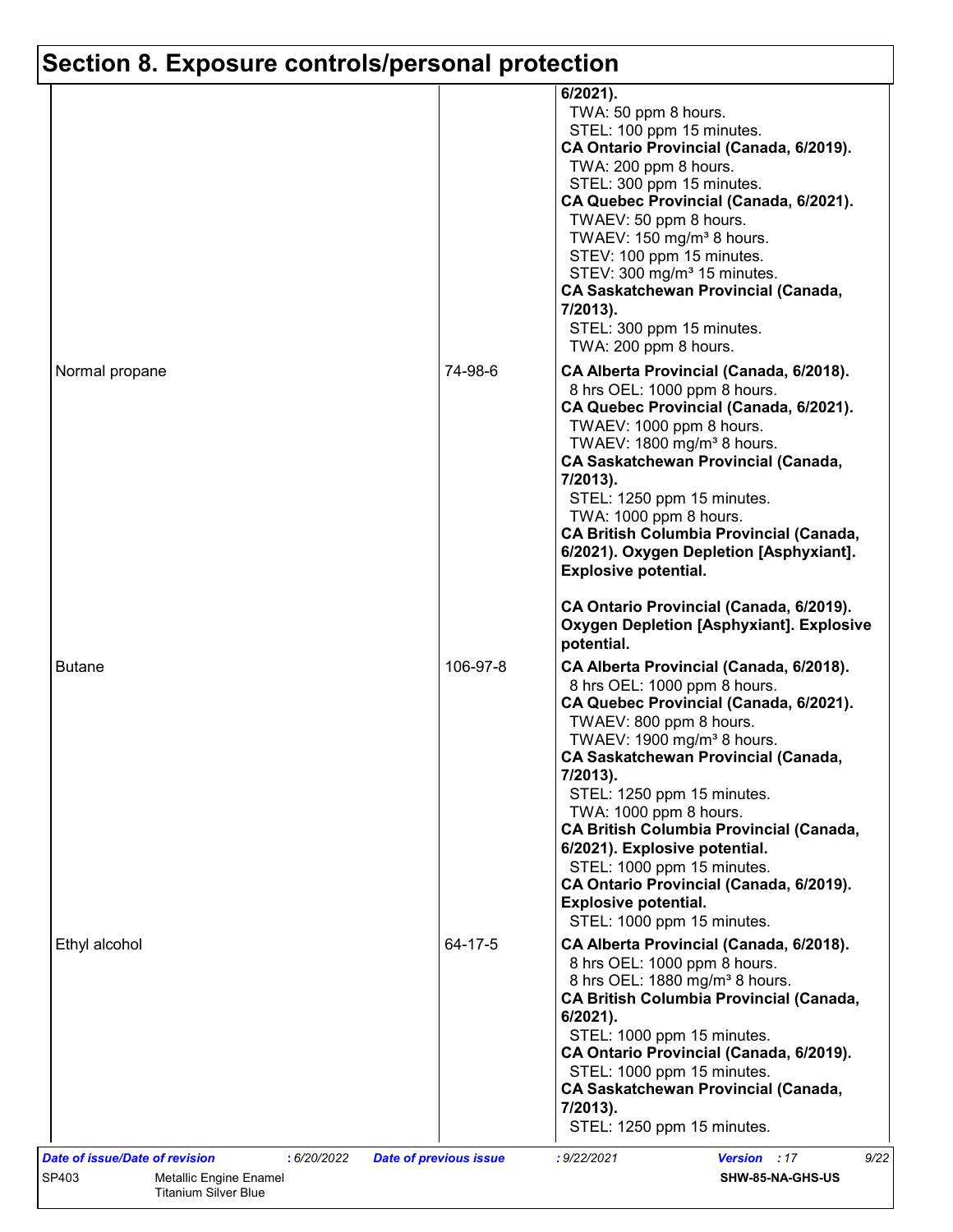| Toluene<br>108-88-3<br>CA Alberta Provincial (Canada, 6/2018).<br>Absorbed through skin.<br>8 hrs OEL: 50 ppm 8 hours.<br>8 hrs OEL: 188 mg/m <sup>3</sup> 8 hours.<br><b>CA British Columbia Provincial (Canada,</b><br>6/2021).<br>TWA: 20 ppm 8 hours.<br>CA Ontario Provincial (Canada, 6/2019).<br>TWA: 20 ppm 8 hours.<br>CA Quebec Provincial (Canada, 6/2021).<br>Absorbed through skin.<br>TWAEV: 50 ppm 8 hours.<br>TWAEV: 188 mg/m <sup>3</sup> 8 hours.<br>CA Saskatchewan Provincial (Canada,<br>7/2013). Absorbed through skin.<br>STEL: 60 ppm 15 minutes.<br>TWA: 50 ppm 8 hours.<br>1330-20-7<br>Xylene<br>CA Alberta Provincial (Canada, 6/2018).<br>8 hrs OEL: 100 ppm 8 hours.<br>15 min OEL: 651 mg/m <sup>3</sup> 15 minutes.<br>15 min OEL: 150 ppm 15 minutes.<br>8 hrs OEL: 434 mg/m <sup>3</sup> 8 hours.<br><b>CA British Columbia Provincial (Canada,</b><br>$6/2021$ ).<br>TWA: 100 ppm 8 hours.<br>STEL: 150 ppm 15 minutes.<br>CA Quebec Provincial (Canada, 6/2021).<br>TWAEV: 100 ppm 8 hours.<br>TWAEV: 434 mg/m <sup>3</sup> 8 hours.<br>STEV: 150 ppm 15 minutes.<br>STEV: 651 mg/m <sup>3</sup> 15 minutes.<br>CA Ontario Provincial (Canada, 6/2019).<br>STEL: 150 ppm 15 minutes.<br>TWA: 100 ppm 8 hours.<br><b>CA Saskatchewan Provincial (Canada,</b><br>7/2013).<br>STEL: 150 ppm 15 minutes.<br>TWA: 100 ppm 8 hours.<br>67-63-0<br>Isopropyl alcohol<br>CA Alberta Provincial (Canada, 6/2018).<br>15 min OEL: 984 mg/m <sup>3</sup> 15 minutes.<br>8 hrs OEL: 200 ppm 8 hours.<br>15 min OEL: 400 ppm 15 minutes.<br>8 hrs OEL: 492 mg/m <sup>3</sup> 8 hours.<br><b>CA British Columbia Provincial (Canada,</b><br>6/2021).<br>TWA: 200 ppm 8 hours.<br>STEL: 400 ppm 15 minutes.<br>CA Ontario Provincial (Canada, 6/2019).<br>TWA: 200 ppm 8 hours.<br>STEL: 400 ppm 15 minutes.<br>CA Quebec Provincial (Canada, 6/2021). |  | TWA: 1000 ppm 8 hours.<br>CA Quebec Provincial (Canada, 6/2021).<br>STEV: 1000 ppm 15 minutes. |
|-----------------------------------------------------------------------------------------------------------------------------------------------------------------------------------------------------------------------------------------------------------------------------------------------------------------------------------------------------------------------------------------------------------------------------------------------------------------------------------------------------------------------------------------------------------------------------------------------------------------------------------------------------------------------------------------------------------------------------------------------------------------------------------------------------------------------------------------------------------------------------------------------------------------------------------------------------------------------------------------------------------------------------------------------------------------------------------------------------------------------------------------------------------------------------------------------------------------------------------------------------------------------------------------------------------------------------------------------------------------------------------------------------------------------------------------------------------------------------------------------------------------------------------------------------------------------------------------------------------------------------------------------------------------------------------------------------------------------------------------------------------------------------------------------------------------------------------------------------------------------------|--|------------------------------------------------------------------------------------------------|
|                                                                                                                                                                                                                                                                                                                                                                                                                                                                                                                                                                                                                                                                                                                                                                                                                                                                                                                                                                                                                                                                                                                                                                                                                                                                                                                                                                                                                                                                                                                                                                                                                                                                                                                                                                                                                                                                             |  |                                                                                                |
|                                                                                                                                                                                                                                                                                                                                                                                                                                                                                                                                                                                                                                                                                                                                                                                                                                                                                                                                                                                                                                                                                                                                                                                                                                                                                                                                                                                                                                                                                                                                                                                                                                                                                                                                                                                                                                                                             |  |                                                                                                |
| TWAEV: 983 mg/m <sup>3</sup> 8 hours.<br>STEV: 500 ppm 15 minutes.                                                                                                                                                                                                                                                                                                                                                                                                                                                                                                                                                                                                                                                                                                                                                                                                                                                                                                                                                                                                                                                                                                                                                                                                                                                                                                                                                                                                                                                                                                                                                                                                                                                                                                                                                                                                          |  | TWAEV: 400 ppm 8 hours.                                                                        |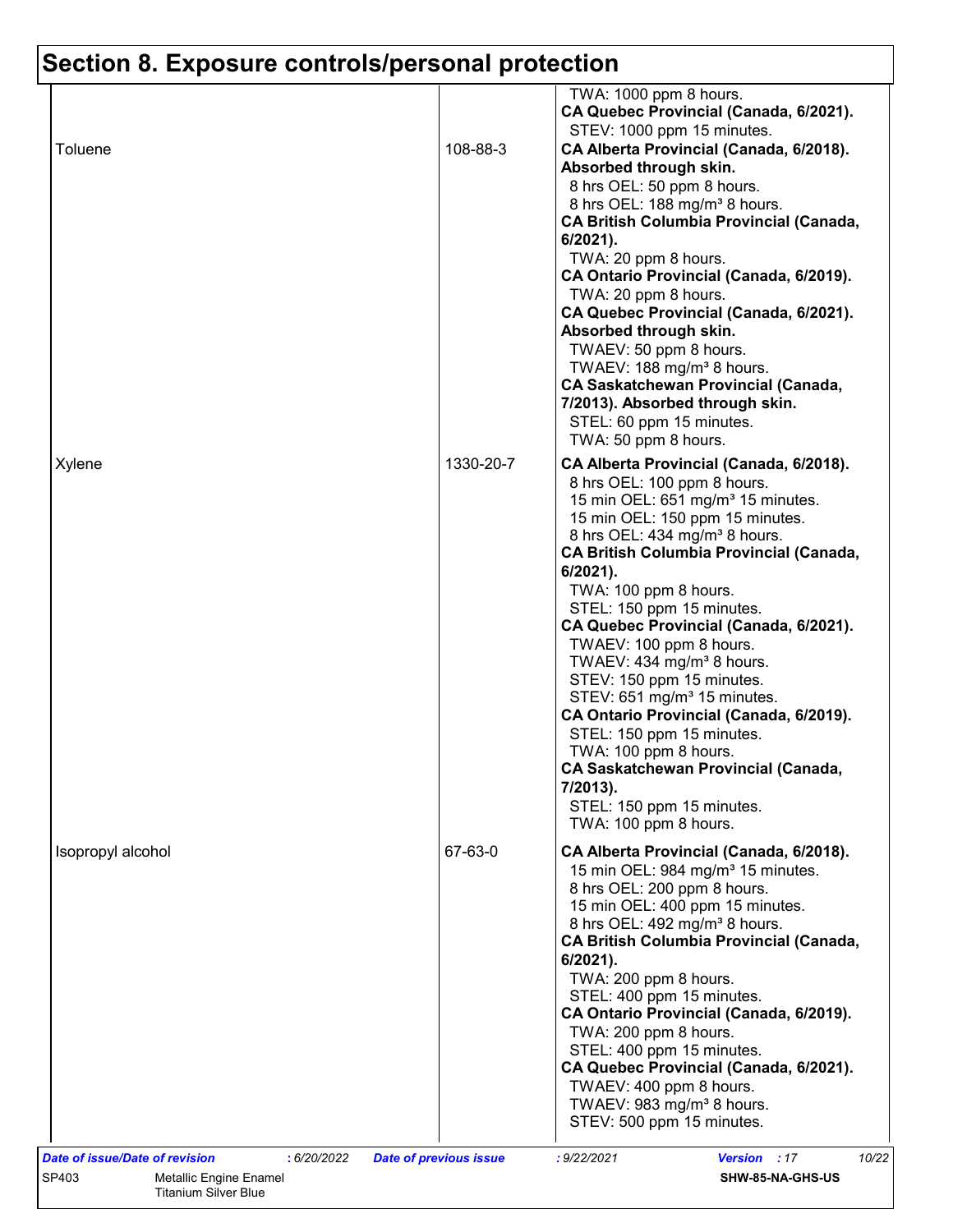| Titanium dioxide       | 13463-67-7 | STEV: 1230 mg/m <sup>3</sup> 15 minutes.<br><b>CA Saskatchewan Provincial (Canada,</b><br>7/2013).<br>STEL: 400 ppm 15 minutes.<br>TWA: 200 ppm 8 hours.<br><b>CA British Columbia Provincial (Canada,</b><br>$6/2021$ ).<br>TWA: 10 mg/m <sup>3</sup> 8 hours. Form: Total dust<br>TWA: 3 mg/m <sup>3</sup> 8 hours. Form: respirable<br>fraction                                                                                                                                                                                                                                                                                      |
|------------------------|------------|-----------------------------------------------------------------------------------------------------------------------------------------------------------------------------------------------------------------------------------------------------------------------------------------------------------------------------------------------------------------------------------------------------------------------------------------------------------------------------------------------------------------------------------------------------------------------------------------------------------------------------------------|
|                        |            | CA Quebec Provincial (Canada, 6/2021).<br>TWAEV: 10 mg/m <sup>3</sup> 8 hours. Form: Total dust.<br>CA Alberta Provincial (Canada, 6/2018).<br>8 hrs OEL: 10 mg/m <sup>3</sup> 8 hours.<br>CA Ontario Provincial (Canada, 6/2019).<br>TWA: 10 mg/m <sup>3</sup> 8 hours.<br><b>CA Saskatchewan Provincial (Canada,</b><br>7/2013).<br>STEL: 20 mg/m <sup>3</sup> 15 minutes.<br>TWA: 10 mg/m <sup>3</sup> 8 hours.                                                                                                                                                                                                                      |
| Ethylbenzene           | 100-41-4   | CA Alberta Provincial (Canada, 6/2018).<br>8 hrs OEL: 100 ppm 8 hours.<br>8 hrs OEL: 434 mg/m <sup>3</sup> 8 hours.<br>15 min OEL: 543 mg/m <sup>3</sup> 15 minutes.<br>15 min OEL: 125 ppm 15 minutes.<br><b>CA British Columbia Provincial (Canada,</b><br>6/2021).<br>TWA: 20 ppm 8 hours.<br>CA Ontario Provincial (Canada, 6/2019).<br>TWA: 20 ppm 8 hours.<br>CA Quebec Provincial (Canada, 6/2021).<br>TWAEV: 20 ppm 8 hours.<br><b>CA Saskatchewan Provincial (Canada,</b><br>7/2013).<br>STEL: 125 ppm 15 minutes.<br>TWA: 100 ppm 8 hours.                                                                                    |
| Methyl isobutyl ketone | 108-10-1   | CA Alberta Provincial (Canada, 6/2018).<br>8 hrs OEL: 205 mg/m <sup>3</sup> 8 hours.<br>8 hrs OEL: 50 ppm 8 hours.<br>15 min OEL: 75 ppm 15 minutes.<br>15 min OEL: 307 mg/m <sup>3</sup> 15 minutes.<br><b>CA British Columbia Provincial (Canada,</b><br>$6/2021$ ).<br>TWA: 20 ppm 8 hours.<br>STEL: 75 ppm 15 minutes.<br>CA Ontario Provincial (Canada, 6/2019).<br>TWA: 20 ppm 8 hours.<br>STEL: 75 ppm 15 minutes.<br>CA Quebec Provincial (Canada, 6/2021).<br>TWAEV: 20 ppm 8 hours.<br>STEV: 75 ppm 15 minutes.<br><b>CA Saskatchewan Provincial (Canada,</b><br>7/2013).<br>STEL: 75 ppm 15 minutes.<br>TWA: 50 ppm 8 hours. |

**Occupational exposure limits (Mexico)**

*Date of issue/Date of revision* **:** *6/20/2022 Date of previous issue : 9/22/2021 Version : 17 11/22* SP403 Metallic Engine Enamel Titanium Silver Blue **SHW-85-NA-GHS-US**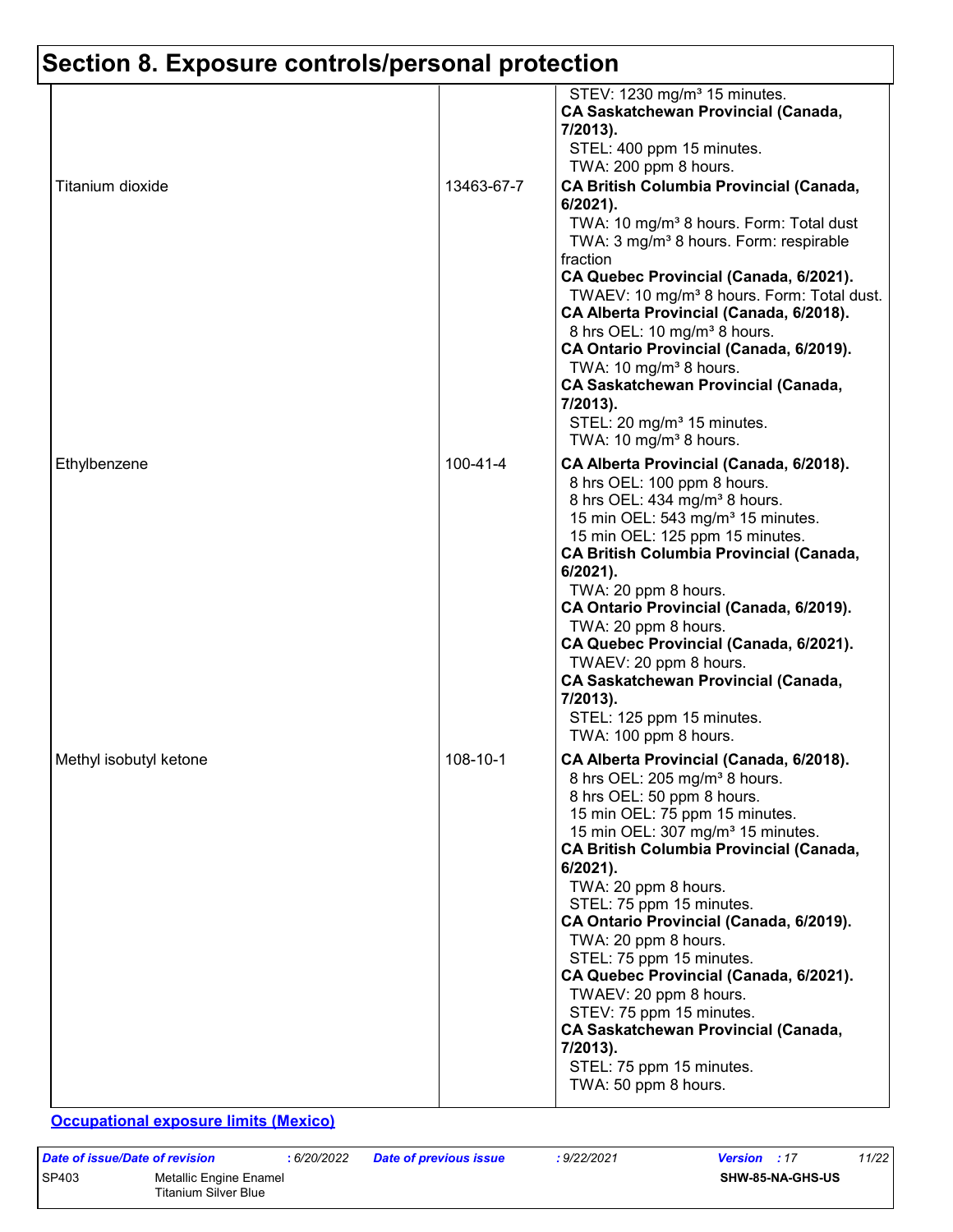|                        | CAS#      | <b>Exposure limits</b>                                                                    |
|------------------------|-----------|-------------------------------------------------------------------------------------------|
| Acetone                | 67-64-1   | NOM-010-STPS-2014 (Mexico, 4/2016).<br>TWA: 500 ppm 8 hours.<br>STEL: 750 ppm 15 minutes. |
| Methyl Ethyl Ketone    | 78-93-3   | NOM-010-STPS-2014 (Mexico, 4/2016).<br>TWA: 200 ppm 8 hours.<br>STEL: 300 ppm 15 minutes. |
| Propane                | 74-98-6   | NOM-010-STPS-2014 (Mexico, 4/2016).<br>TWA: 1000 ppm 8 hours.                             |
| <b>Butane</b>          | 106-97-8  | NOM-010-STPS-2014 (Mexico, 4/2016).<br>TWA: 1000 ppm 8 hours.                             |
| ethanol                | 64-17-5   | NOM-010-STPS-2014 (Mexico, 4/2016).<br>STEL: 1000 ppm 15 minutes.                         |
| Toluene                | 108-88-3  | NOM-010-STPS-2014 (Mexico, 4/2016).<br>TWA: 20 ppm 8 hours.                               |
| Xylene, mixed isomers  | 1330-20-7 | NOM-010-STPS-2014 (Mexico, 4/2016).<br>STEL: 150 ppm 15 minutes.<br>TWA: 100 ppm 8 hours. |
| 2-Propanol             | 67-63-0   | NOM-010-STPS-2014 (Mexico, 4/2016).<br>TWA: 200 ppm 8 hours.<br>STEL: 400 ppm 15 minutes. |
| Methyl Isobutyl Ketone | 108-10-1  | NOM-010-STPS-2014 (Mexico, 4/2016).<br>TWA: 50 ppm 8 hours.<br>STEL: 75 ppm 15 minutes.   |

| <b>Appropriate engineering</b><br><b>controls</b> | Use only with adequate ventilation. Use process enclosures, local exhaust ventilation or<br>other engineering controls to keep worker exposure to airborne contaminants below any<br>recommended or statutory limits. The engineering controls also need to keep gas,<br>vapor or dust concentrations below any lower explosive limits. Use explosion-proof<br>ventilation equipment.                                                                                                                                                                                                                                |
|---------------------------------------------------|----------------------------------------------------------------------------------------------------------------------------------------------------------------------------------------------------------------------------------------------------------------------------------------------------------------------------------------------------------------------------------------------------------------------------------------------------------------------------------------------------------------------------------------------------------------------------------------------------------------------|
| <b>Environmental exposure</b><br>controls         | Emissions from ventilation or work process equipment should be checked to ensure<br>they comply with the requirements of environmental protection legislation. In some<br>cases, fume scrubbers, filters or engineering modifications to the process equipment<br>will be necessary to reduce emissions to acceptable levels.                                                                                                                                                                                                                                                                                        |
| <b>Individual protection measures</b>             |                                                                                                                                                                                                                                                                                                                                                                                                                                                                                                                                                                                                                      |
| <b>Hygiene measures</b>                           | Wash hands, forearms and face thoroughly after handling chemical products, before<br>eating, smoking and using the lavatory and at the end of the working period.<br>Appropriate techniques should be used to remove potentially contaminated clothing.<br>Wash contaminated clothing before reusing. Ensure that eyewash stations and safety<br>showers are close to the workstation location.                                                                                                                                                                                                                      |
| <b>Eye/face protection</b>                        | Safety eyewear complying with an approved standard should be used when a risk<br>assessment indicates this is necessary to avoid exposure to liquid splashes, mists,<br>gases or dusts. If contact is possible, the following protection should be worn, unless<br>the assessment indicates a higher degree of protection: chemical splash goggles.                                                                                                                                                                                                                                                                  |
| <b>Skin protection</b>                            |                                                                                                                                                                                                                                                                                                                                                                                                                                                                                                                                                                                                                      |
| <b>Hand protection</b>                            | Chemical-resistant, impervious gloves complying with an approved standard should be<br>worn at all times when handling chemical products if a risk assessment indicates this is<br>necessary. Considering the parameters specified by the glove manufacturer, check<br>during use that the gloves are still retaining their protective properties. It should be<br>noted that the time to breakthrough for any glove material may be different for different<br>glove manufacturers. In the case of mixtures, consisting of several substances, the<br>protection time of the gloves cannot be accurately estimated. |

| Date of issue/Date of revision |                                                | .6/20/2022 | <b>Date of previous issue</b> | 9/22/2021 | <b>Version</b> : 17 |                  | 12/22 |
|--------------------------------|------------------------------------------------|------------|-------------------------------|-----------|---------------------|------------------|-------|
| <b>SP403</b>                   | Metallic Engine Enamel<br>Titanium Silver Blue |            |                               |           |                     | SHW-85-NA-GHS-US |       |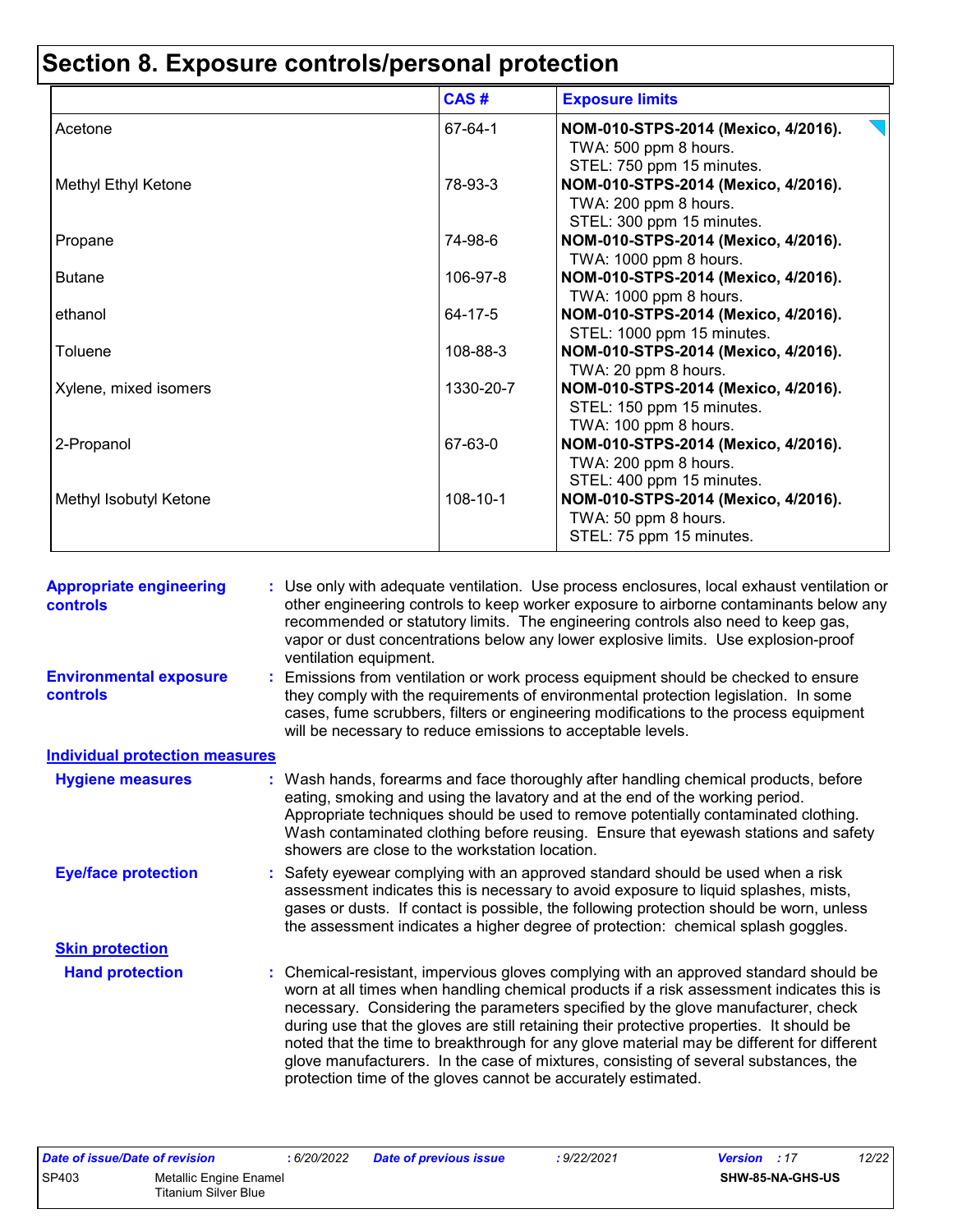| <b>Body protection</b>        | : Personal protective equipment for the body should be selected based on the task being<br>performed and the risks involved and should be approved by a specialist before<br>handling this product. When there is a risk of ignition from static electricity, wear anti-<br>static protective clothing. For the greatest protection from static discharges, clothing<br>should include anti-static overalls, boots and gloves. |
|-------------------------------|--------------------------------------------------------------------------------------------------------------------------------------------------------------------------------------------------------------------------------------------------------------------------------------------------------------------------------------------------------------------------------------------------------------------------------|
| <b>Other skin protection</b>  | : Appropriate footwear and any additional skin protection measures should be selected<br>based on the task being performed and the risks involved and should be approved by a<br>specialist before handling this product.                                                                                                                                                                                                      |
| <b>Respiratory protection</b> | : Based on the hazard and potential for exposure, select a respirator that meets the<br>appropriate standard or certification. Respirators must be used according to a<br>respiratory protection program to ensure proper fitting, training, and other important<br>aspects of use.                                                                                                                                            |

## **Section 9. Physical and chemical properties**

The conditions of measurement of all properties are at standard temperature and pressure unless otherwise indicated.

| <b>Appearance</b>                                                 |                                                                |
|-------------------------------------------------------------------|----------------------------------------------------------------|
| <b>Physical state</b>                                             | $:$ Liquid.                                                    |
| <b>Color</b>                                                      | Not available.                                                 |
| Odor                                                              | Not available.                                                 |
| <b>Odor threshold</b>                                             | Not available.                                                 |
| pH                                                                | Not applicable.                                                |
| <b>Melting point/freezing point</b>                               | : Not available.                                               |
| <b>Boiling point, initial boiling</b><br>point, and boiling range | : Not available.                                               |
| <b>Flash point</b>                                                | : Closed cup: -29°C (-20.2°F) [Pensky-Martens Closed Cup]      |
| <b>Evaporation rate</b>                                           | $: 5.6$ (butyl acetate = 1)                                    |
| <b>Flammability</b>                                               | Not available.                                                 |
| Lower and upper explosion<br>limit/flammability limit             | : Lower: $1\%$<br><b>Upper: 19%</b>                            |
| <b>Vapor pressure</b>                                             | : $101.3$ kPa (760 mm Hg)                                      |
| <b>Relative vapor density</b>                                     | : $1.5$ [Air = 1]                                              |
| <b>Relative density</b>                                           | : 0.77                                                         |
| <b>Solubility</b>                                                 | : Not available.                                               |
| <b>Partition coefficient: n-</b><br>octanol/water                 | Not applicable.                                                |
| <b>Auto-ignition temperature</b>                                  | : Not available.                                               |
| <b>Decomposition temperature</b>                                  | Not available.                                                 |
| <b>Viscosity</b>                                                  | Kinematic (40°C (104°F)): <20.5 mm <sup>2</sup> /s (<20.5 cSt) |
| <b>Molecular weight</b>                                           | Not applicable.                                                |
| <b>Aerosol product</b>                                            |                                                                |
| <b>Type of aerosol</b>                                            | : Spray                                                        |
| <b>Heat of combustion</b>                                         | : 28.387 kJ/g                                                  |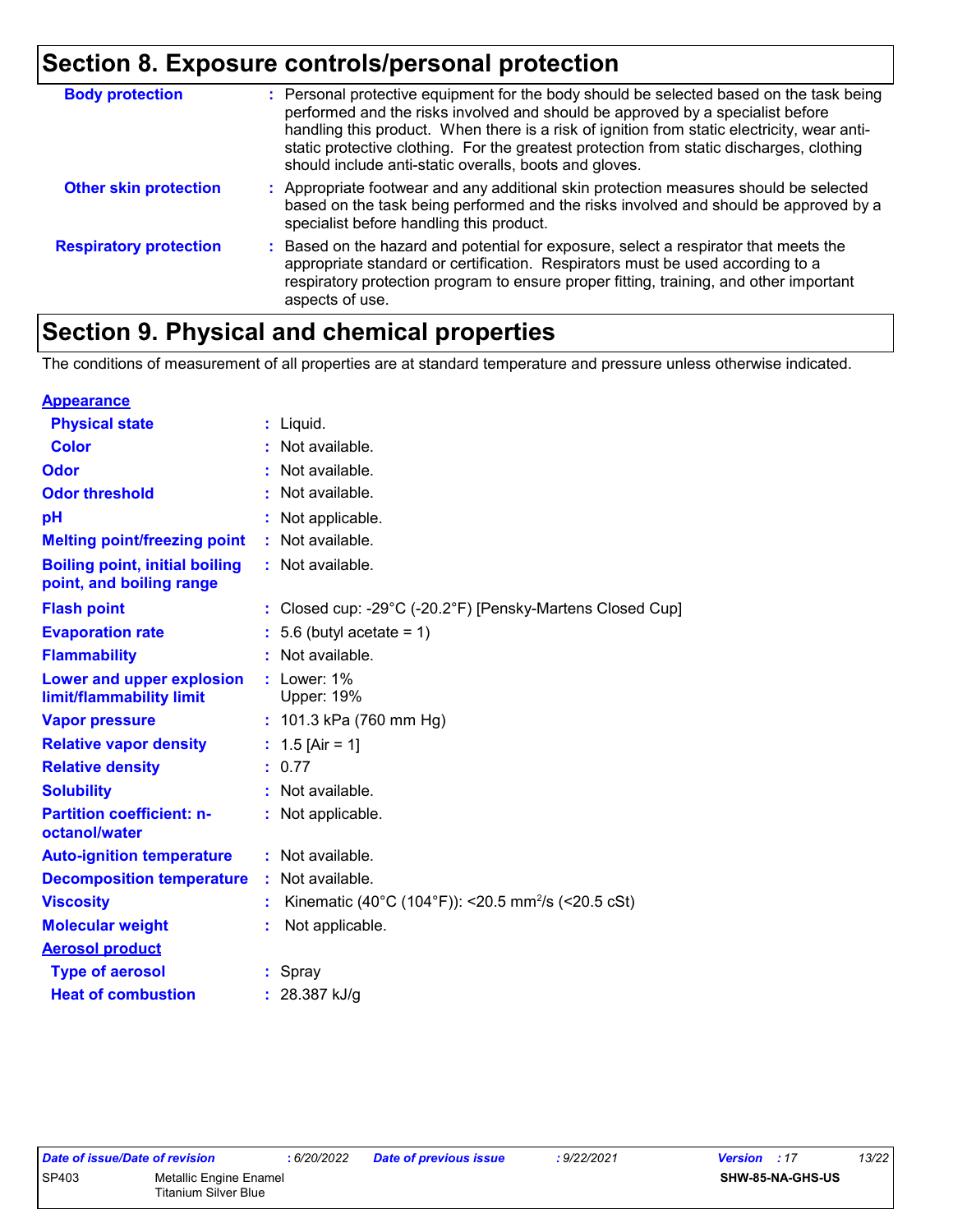## **Section 10. Stability and reactivity**

| <b>Reactivity</b>                            | : No specific test data related to reactivity available for this product or its ingredients.              |
|----------------------------------------------|-----------------------------------------------------------------------------------------------------------|
| <b>Chemical stability</b>                    | : The product is stable.                                                                                  |
| <b>Possibility of hazardous</b><br>reactions | : Under normal conditions of storage and use, hazardous reactions will not occur.                         |
| <b>Conditions to avoid</b>                   | : Avoid all possible sources of ignition (spark or flame).                                                |
| <b>Incompatible materials</b>                | : No specific data.                                                                                       |
| <b>Hazardous decomposition</b><br>products   | : Under normal conditions of storage and use, hazardous decomposition products should<br>not be produced. |

### **Section 11. Toxicological information**

#### **Information on toxicological effects**

**Acute toxicity**

| <b>Product/ingredient name</b> | <b>Result</b>                | <b>Species</b> | <b>Dose</b>              | <b>Exposure</b> |
|--------------------------------|------------------------------|----------------|--------------------------|-----------------|
| Acetone                        | LD50 Oral                    | Rat            | 5800 mg/kg               |                 |
| Methyl Ethyl Ketone            | LD50 Dermal                  | Rabbit         | 6480 mg/kg               |                 |
|                                | LD50 Oral                    | Rat            | 2737 mg/kg               |                 |
| <b>Butane</b>                  | <b>LC50 Inhalation Vapor</b> | Rat            | 658000 mg/m <sup>3</sup> | 4 hours         |
| Ethyl 3-Ethoxypropionate       | LD50 Oral                    | Rat            | 3200 mg/kg               |                 |
| <b>Cellulose Nitrate</b>       | LD50 Oral                    | Rat            | $>5$ g/kg                |                 |
| Ethanol                        | <b>LC50 Inhalation Vapor</b> | Rat            | 124700 mg/m <sup>3</sup> | 4 hours         |
|                                | LD50 Oral                    | Rat            | $7$ g/kg                 |                 |
| Toluene                        | <b>LC50 Inhalation Vapor</b> | Rat            | $49$ g/m <sup>3</sup>    | 4 hours         |
|                                | LD50 Oral                    | Rat            | 636 mg/kg                |                 |
| Xylene, mixed isomers          | LC50 Inhalation Gas.         | Rat            | 6700 ppm                 | 4 hours         |
|                                | LD50 Oral                    | Rat            | 4300 mg/kg               |                 |
| 2-Propanol                     | LD50 Dermal                  | Rabbit         | 12800 mg/kg              |                 |
|                                | LD50 Oral                    | Rat            | 5000 mg/kg               |                 |
| Ethylbenzene                   | LD50 Dermal                  | Rabbit         | >5000 mg/kg              |                 |
|                                | LD50 Oral                    | Rat            | 3500 mg/kg               |                 |
| Methyl Isobutyl Ketone         | LD50 Oral                    | Rat            | 2080 mg/kg               |                 |

#### **Irritation/Corrosion**

| <b>Product/ingredient name</b> | <b>Result</b>            | <b>Species</b> | <b>Score</b> | <b>Exposure</b> | <b>Observation</b> |
|--------------------------------|--------------------------|----------------|--------------|-----------------|--------------------|
| Acetone                        | Eyes - Mild irritant     | Human          |              | 186300 ppm      |                    |
|                                | Eyes - Mild irritant     | Rabbit         |              | 10 uL           |                    |
|                                | Eyes - Moderate irritant | Rabbit         |              | 24 hours 20     | ۰                  |
|                                |                          |                |              | mg              |                    |
|                                | Eyes - Severe irritant   | Rabbit         |              | 20 mg           |                    |
|                                | Skin - Mild irritant     | Rabbit         |              | 24 hours 500    |                    |
|                                |                          |                |              | mg              |                    |
|                                | Skin - Mild irritant     | Rabbit         |              | 395 mg          |                    |
| Methyl Ethyl Ketone            | Skin - Mild irritant     | Rabbit         |              | 24 hours 14     |                    |
|                                |                          |                |              | mg              |                    |
|                                | Skin - Moderate irritant | Rabbit         |              | 24 hours 500    |                    |
|                                |                          |                |              | mg              |                    |
| Ethyl 3-Ethoxypropionate       | Skin - Mild irritant     | Rabbit         |              | 24 hours 500    |                    |
|                                |                          |                |              | mg              |                    |
| Ethanol                        | Eyes - Mild irritant     | Rabbit         |              | 24 hours 500    |                    |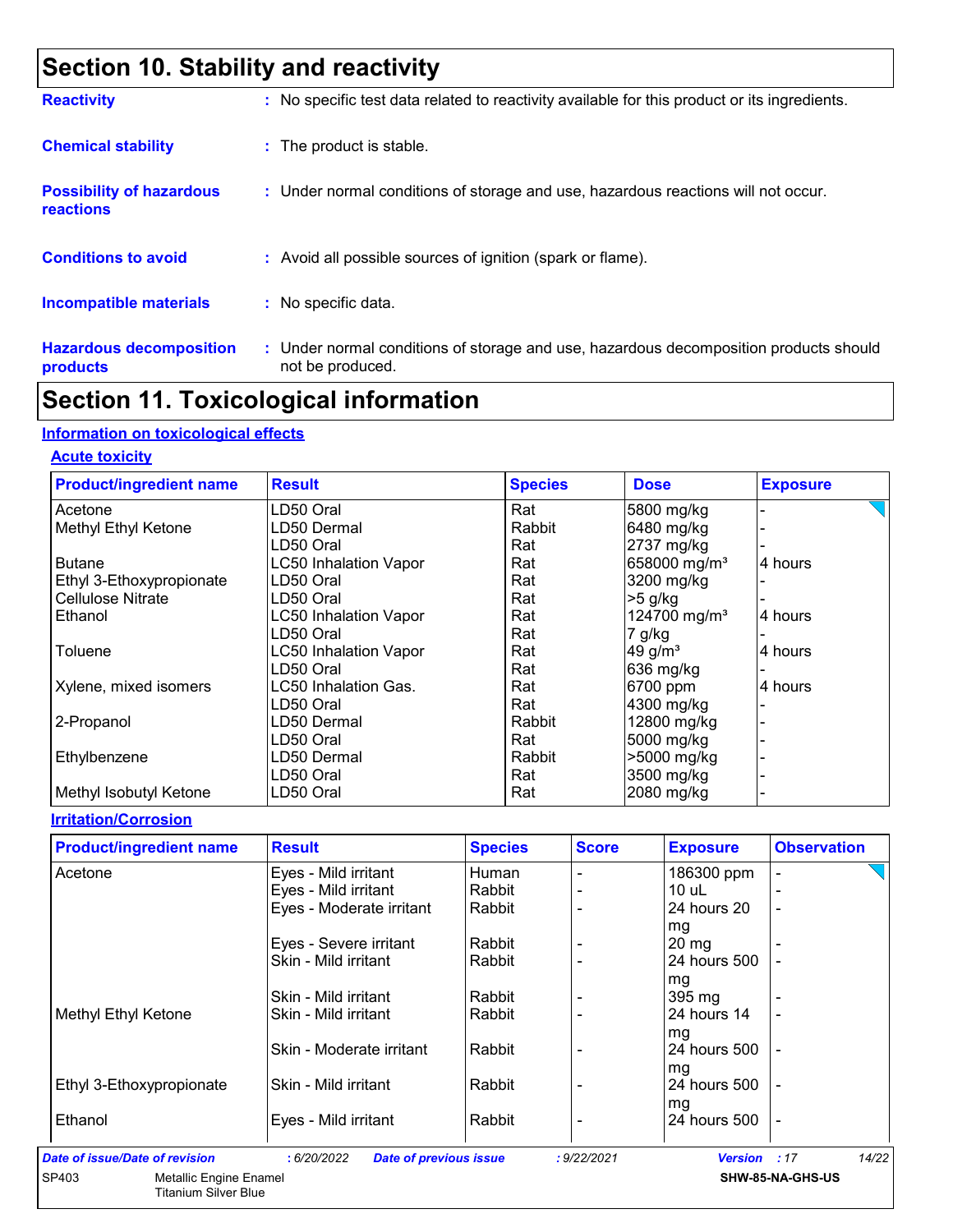## **Section 11. Toxicological information**

|                         |                          |        | mg              |  |
|-------------------------|--------------------------|--------|-----------------|--|
|                         | Eyes - Moderate irritant | Rabbit | 0.066666667     |  |
|                         |                          |        | minutes 100     |  |
|                         |                          |        | mg              |  |
|                         | Eyes - Moderate irritant | Rabbit | 100 uL          |  |
|                         | Eyes - Severe irritant   | Rabbit | 500 mg          |  |
|                         | Skin - Mild irritant     | Rabbit | 400 mg          |  |
|                         | Skin - Moderate irritant | Rabbit | 24 hours 20     |  |
|                         |                          |        | mg              |  |
| Toluene                 | Eyes - Mild irritant     | Rabbit | 0.5 minutes     |  |
|                         |                          |        | $100$ mg        |  |
|                         | Eyes - Mild irritant     | Rabbit | 870 ug          |  |
|                         | Eyes - Severe irritant   | Rabbit | 24 hours 2      |  |
|                         |                          |        | mg              |  |
|                         | Skin - Mild irritant     | Pig    | 24 hours 250    |  |
|                         |                          |        | uL              |  |
|                         | Skin - Mild irritant     | Rabbit | 435 mg          |  |
|                         | Skin - Moderate irritant | Rabbit | 24 hours 20     |  |
|                         |                          |        | mg              |  |
|                         | Skin - Moderate irritant | Rabbit | 500 mg          |  |
| Xylene, mixed isomers   | Eyes - Mild irritant     | Rabbit | 87 mg           |  |
|                         | Eyes - Severe irritant   | Rabbit | 24 hours 5      |  |
|                         |                          |        | mg              |  |
|                         | Skin - Mild irritant     | Rat    | 8 hours 60 uL   |  |
|                         | Skin - Moderate irritant | Rabbit | 24 hours 500    |  |
|                         |                          |        | mg              |  |
|                         | Skin - Moderate irritant | Rabbit | 100 %           |  |
| 2-Propanol              | Eyes - Moderate irritant | Rabbit | 24 hours 100    |  |
|                         |                          |        | mg              |  |
|                         | Eyes - Moderate irritant | Rabbit | $10 \text{ mg}$ |  |
|                         | Eyes - Severe irritant   | Rabbit | 100 mg          |  |
|                         | Skin - Mild irritant     | Rabbit | 500 mg          |  |
| <b>Titanium Dioxide</b> | Skin - Mild irritant     | Human  | 72 hours 300    |  |
|                         |                          |        | ug l            |  |
| Ethylbenzene            | Eyes - Severe irritant   | Rabbit | 500 mg          |  |
|                         | Skin - Mild irritant     | Rabbit | 24 hours 15     |  |
|                         |                          |        | mg              |  |
| Methyl Isobutyl Ketone  | Eyes - Moderate irritant | Rabbit | 24 hours 100    |  |
|                         |                          |        | uL              |  |
|                         | Eyes - Severe irritant   | Rabbit | 40 mg           |  |
|                         | Skin - Mild irritant     | Rabbit | 24 hours 500    |  |
|                         |                          |        | mg              |  |

#### **Sensitization**

Not available.

#### **Mutagenicity**

Not available.

#### **Carcinogenicity**

Not available.

#### **Classification**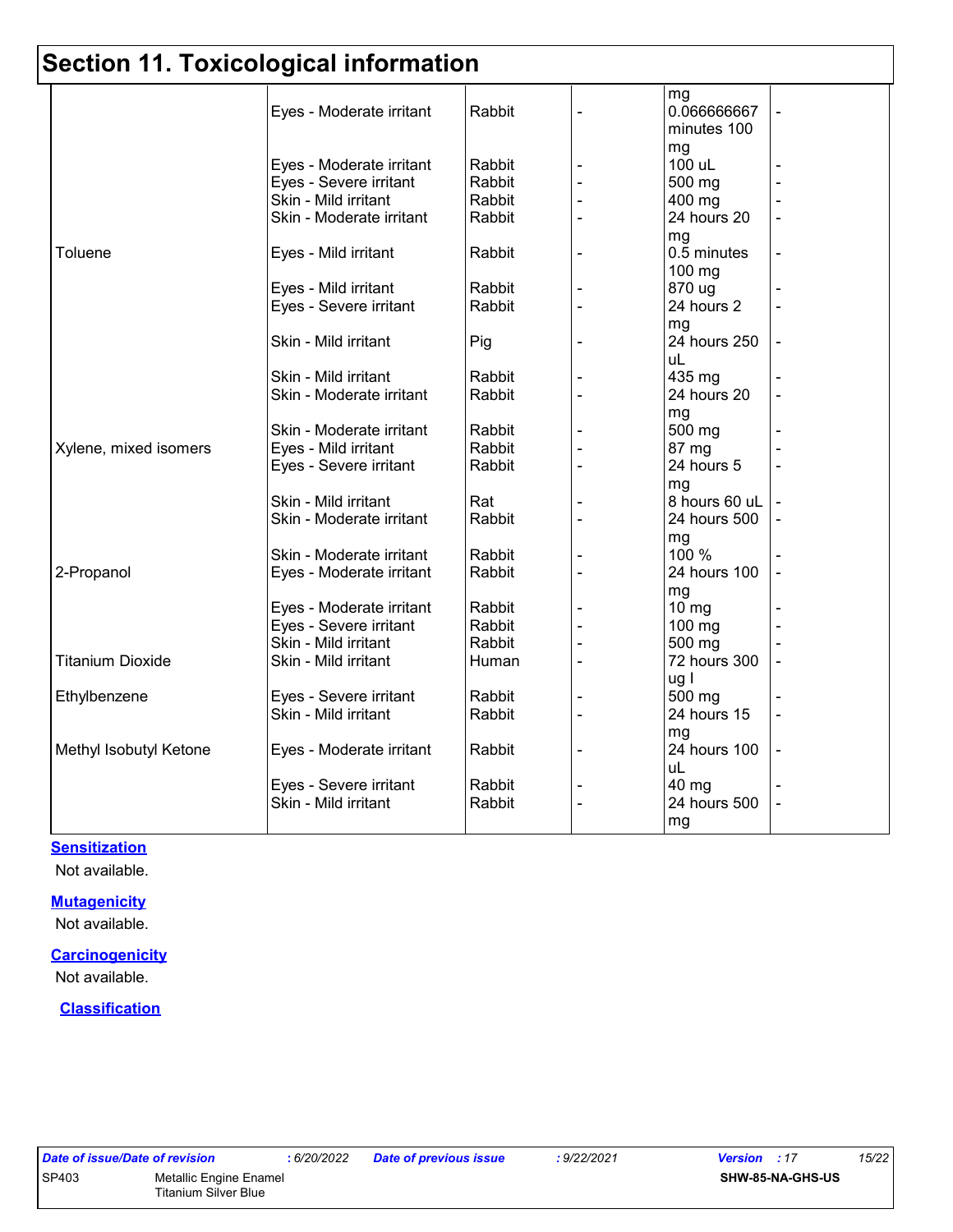## **Section 11. Toxicological information**

| <b>Product/ingredient name</b> | <b>OSHA</b> | <b>IARC</b> | <b>NTP</b> |
|--------------------------------|-------------|-------------|------------|
| Ethanol                        |             |             |            |
| Toluene                        |             |             |            |
| Xylene, mixed isomers          |             |             |            |
| 2-Propanol                     |             |             |            |
| Titanium Dioxide               |             | 2Β          |            |
| Ethylbenzene                   |             | 2B          |            |
| Methyl Isobutyl Ketone         | -           | 2B          |            |

#### **Reproductive toxicity**

Not available.

#### **Teratogenicity**

Not available.

#### **Specific target organ toxicity (single exposure)**

| <b>Name</b>            | <b>Category</b> | <b>Route of</b><br>exposure | <b>Target organs</b>            |
|------------------------|-----------------|-----------------------------|---------------------------------|
| Acetone                | Category 3      |                             | Respiratory tract<br>irritation |
|                        | Category 3      |                             | Narcotic effects                |
| Methyl Ethyl Ketone    | Category 3      |                             | Respiratory tract<br>irritation |
|                        | Category 3      |                             | Narcotic effects                |
| Propane                | Category 3      |                             | Respiratory tract<br>irritation |
|                        | Category 3      |                             | Narcotic effects                |
| <b>Butane</b>          | Category 3      |                             | Respiratory tract<br>irritation |
|                        | Category 3      |                             | Narcotic effects                |
| Ethanol                | Category 3      |                             | Respiratory tract<br>irritation |
|                        | Category 3      |                             | Narcotic effects                |
| Toluene                | Category 3      |                             | Respiratory tract<br>irritation |
|                        | Category 3      |                             | Narcotic effects                |
| Xylene, mixed isomers  | Category 3      |                             | Respiratory tract<br>irritation |
| 2-Propanol             | Category 3      |                             | Narcotic effects                |
| Ethylbenzene           | Category 3      |                             | Respiratory tract<br>irritation |
|                        | Category 3      |                             | Narcotic effects                |
| Methyl Isobutyl Ketone | Category 3      |                             | Respiratory tract<br>irritation |
|                        | Category 3      |                             | Narcotic effects                |

#### **Specific target organ toxicity (repeated exposure)**

| <b>Name</b>                    |                                                       |            |                               | <b>Category</b> |             | <b>Route of</b><br>exposure | <b>Target organs</b> |       |
|--------------------------------|-------------------------------------------------------|------------|-------------------------------|-----------------|-------------|-----------------------------|----------------------|-------|
| Acetone                        |                                                       |            |                               | Category 2      |             |                             |                      |       |
| Methyl Ethyl Ketone            |                                                       |            |                               | Category 2      |             |                             |                      |       |
| Propane                        |                                                       |            |                               | Category 2      |             |                             |                      |       |
| <b>Butane</b>                  |                                                       |            |                               | Category 2      |             |                             |                      |       |
| Ethanol                        |                                                       |            |                               | Category 2      |             |                             |                      |       |
| Mica                           |                                                       |            |                               | Category 1      |             | <b>l</b> inhalation         | lungs                |       |
| Toluene                        |                                                       |            |                               | Category 2      |             |                             |                      |       |
| Xylene, mixed isomers          |                                                       |            |                               | Category 2      |             |                             |                      |       |
| Date of issue/Date of revision |                                                       | :6/20/2022 | <b>Date of previous issue</b> |                 | : 9/22/2021 |                             | Version : 17         | 16/22 |
| SP403                          | Metallic Engine Enamel<br><b>Titanium Silver Blue</b> |            |                               |                 |             |                             | SHW-85-NA-GHS-US     |       |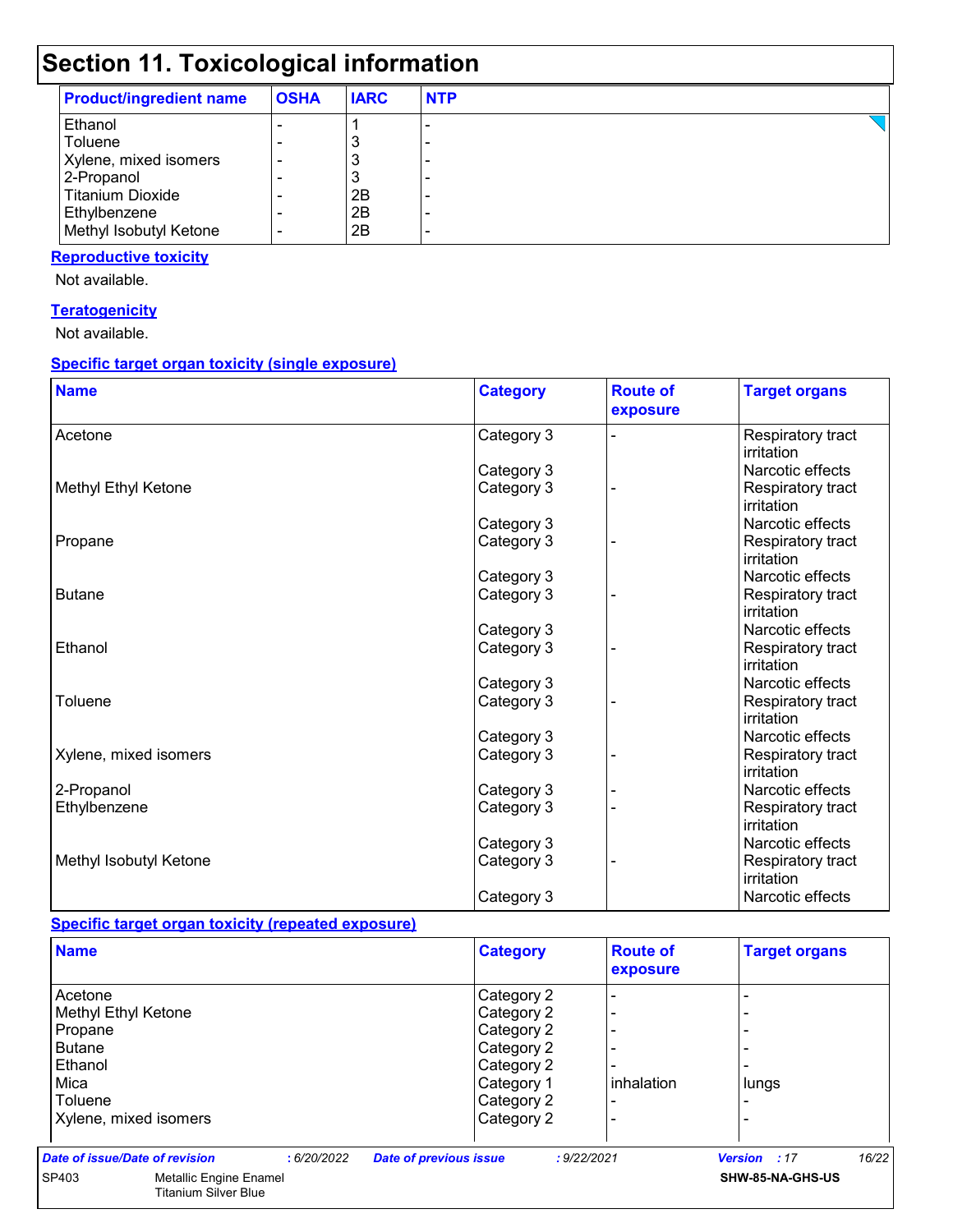| Section 11. Toxicological information |                          |  |  |  |  |  |
|---------------------------------------|--------------------------|--|--|--|--|--|
| Ethylbenzene                          |                          |  |  |  |  |  |
| Methyl Isobutyl Ketone                | Category 2<br>Category 2 |  |  |  |  |  |
| <b>Aspiration hazard</b>              |                          |  |  |  |  |  |

| <b>Name</b>           | <b>Result</b>                         |
|-----------------------|---------------------------------------|
| Propane               | <b>ASPIRATION HAZARD - Category 1</b> |
| <b>Butane</b>         | <b>ASPIRATION HAZARD - Category 1</b> |
| Toluene               | <b>ASPIRATION HAZARD - Category 1</b> |
| Xylene, mixed isomers | <b>ASPIRATION HAZARD - Category 1</b> |
| Ethylbenzene          | <b>ASPIRATION HAZARD - Category 1</b> |

| Information on the likely<br>routes of exposure                     | : Not available.                                                                                                                                                                                                                                                        |
|---------------------------------------------------------------------|-------------------------------------------------------------------------------------------------------------------------------------------------------------------------------------------------------------------------------------------------------------------------|
| <b>Potential acute health effects</b>                               |                                                                                                                                                                                                                                                                         |
| <b>Eye contact</b>                                                  | : Causes serious eye irritation.                                                                                                                                                                                                                                        |
| <b>Inhalation</b>                                                   | : Can cause central nervous system (CNS) depression. May cause drowsiness or<br>dizziness. May cause respiratory irritation.                                                                                                                                            |
| <b>Skin contact</b>                                                 | : Causes skin irritation.                                                                                                                                                                                                                                               |
| <b>Ingestion</b>                                                    | Can cause central nervous system (CNS) depression. May be fatal if swallowed and<br>enters airways.                                                                                                                                                                     |
|                                                                     | <u>Symptoms related to the physical, chemical and toxicological characteristics</u>                                                                                                                                                                                     |
| <b>Eye contact</b>                                                  | : Adverse symptoms may include the following:<br>pain or irritation<br>watering<br>redness                                                                                                                                                                              |
| <b>Inhalation</b>                                                   | : Adverse symptoms may include the following:<br>respiratory tract irritation<br>coughing<br>nausea or vomiting<br>headache<br>drowsiness/fatigue<br>dizziness/vertigo<br>unconsciousness<br>reduced fetal weight<br>increase in fetal deaths<br>skeletal malformations |
| <b>Skin contact</b>                                                 | : Adverse symptoms may include the following:<br>irritation<br>redness<br>reduced fetal weight<br>increase in fetal deaths<br>skeletal malformations                                                                                                                    |
| <b>Ingestion</b>                                                    | : Adverse symptoms may include the following:<br>nausea or vomiting<br>reduced fetal weight<br>increase in fetal deaths<br>skeletal malformations                                                                                                                       |
|                                                                     | Delayed and immediate effects and also chronic effects from short and long term exposure                                                                                                                                                                                |
| <b>Short term exposure</b><br><b>Potential immediate</b><br>effects | : Not available.                                                                                                                                                                                                                                                        |
| Date of issue/Date of revision                                      | 17/22<br>: 6/20/2022<br>: 9/22/2021<br>Version : 17<br><b>Date of previous issue</b>                                                                                                                                                                                    |

SP403 Metallic Engine Enamel

Titanium Silver Blue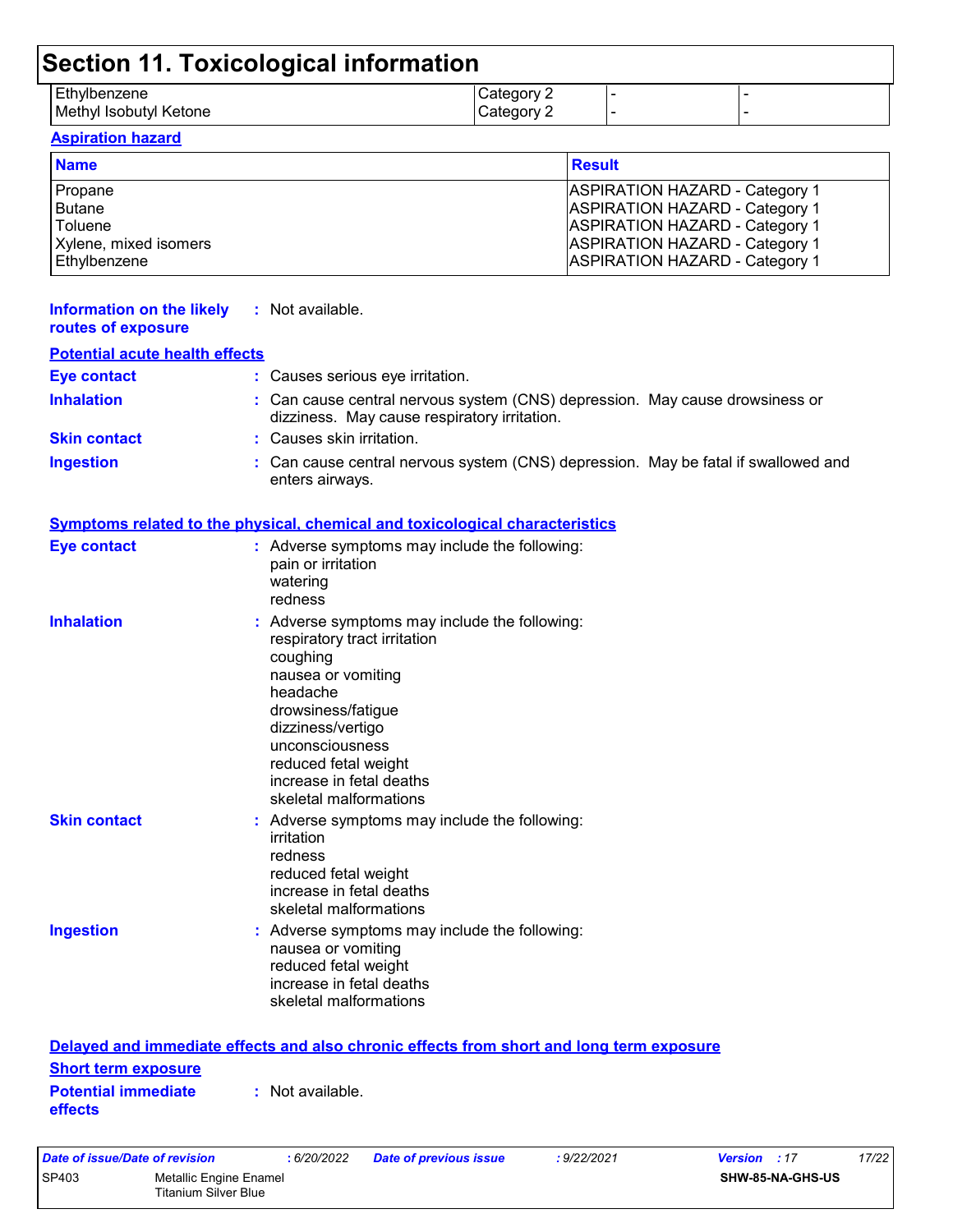## **Section 11. Toxicological information**

| <b>Potential delayed effects</b>                  | : Not available.                                                                            |
|---------------------------------------------------|---------------------------------------------------------------------------------------------|
| <b>Long term exposure</b>                         |                                                                                             |
| <b>Potential immediate</b><br><b>effects</b>      | $\therefore$ Not available.                                                                 |
| <b>Potential delayed effects : Not available.</b> |                                                                                             |
| <b>Potential chronic health effects</b>           |                                                                                             |
| Not available.                                    |                                                                                             |
| <b>General</b>                                    | : Causes damage to organs through prolonged or repeated exposure.                           |
| <b>Carcinogenicity</b>                            | : Suspected of causing cancer. Risk of cancer depends on duration and level of<br>exposure. |
| <b>Mutagenicity</b>                               | : No known significant effects or critical hazards.                                         |
| <b>Teratogenicity</b>                             | : Suspected of damaging the unborn child.                                                   |
| <b>Developmental effects</b>                      | : No known significant effects or critical hazards.                                         |
| <b>Fertility effects</b>                          | : No known significant effects or critical hazards.                                         |

#### **Numerical measures of toxicity**

#### **Acute toxicity estimates**

| <b>Route</b>       | <b>ATE value</b> |
|--------------------|------------------|
| Oral               | 8090.32 mg/kg    |
| Dermal             | 56334.78 mg/kg   |
| Inhalation (gases) | 357177.84 ppm    |

## **Section 12. Ecological information**

| <b>Product/ingredient name</b>                                        | <b>Result</b>                                | <b>Species</b>                                | <b>Exposure</b> |
|-----------------------------------------------------------------------|----------------------------------------------|-----------------------------------------------|-----------------|
| Acetone                                                               | Acute EC50 7200000 µg/l Fresh water          | Algae - Selenastrum sp.                       | 96 hours        |
|                                                                       | Acute LC50 4.42589 ml/L Marine water         | Crustaceans - Acartia tonsa -<br>Copepodid    | 48 hours        |
|                                                                       | Acute LC50 7460000 µg/l Fresh water          | Daphnia - Daphnia cucullata                   | 48 hours        |
|                                                                       | Acute LC50 5600 ppm Fresh water              | Fish - Poecilia reticulata                    | 96 hours        |
|                                                                       | Chronic NOEC 4.95 mg/l Marine water          | Algae - Ulva pertusa                          | 96 hours        |
|                                                                       | Chronic NOEC 0.016 ml/L Fresh water          | Crustaceans - Daphniidae                      | 21 days         |
|                                                                       | Chronic NOEC 0.1 ml/L Fresh water            | Daphnia - Daphnia magna -<br><b>Neonate</b>   | 21 days         |
|                                                                       | Chronic NOEC 5 µg/l Marine water             | Fish - Gasterosteus aculeatus -<br>Larvae     | 42 days         |
| Methyl Ethyl Ketone                                                   | Acute EC50 >500000 µg/l Marine water         | Algae - Skeletonema costatum                  | 96 hours        |
|                                                                       | Acute EC50 5091000 µg/l Fresh water          | Daphnia - Daphnia magna -<br>Larvae           | 48 hours        |
|                                                                       | Acute LC50 3220000 µg/l Fresh water          | Fish - Pimephales promelas                    | 96 hours        |
| Ethanol                                                               | Acute EC50 17.921 mg/l Marine water          | Algae - Ulva pertusa                          | 96 hours        |
|                                                                       | Acute EC50 2000 µg/l Fresh water             | Daphnia - Daphnia magna                       | 48 hours        |
|                                                                       | Acute LC50 25500 µg/l Marine water           | Crustaceans - Artemia<br>franciscana - Larvae | 48 hours        |
|                                                                       | Acute LC50 42000 µg/l Fresh water            | Fish - Oncorhynchus mykiss                    | 4 days          |
|                                                                       | Chronic NOEC 4.995 mg/l Marine water         | Algae - Ulva pertusa                          | 96 hours        |
|                                                                       | Chronic NOEC 100 ul/L Fresh water            | Daphnia - Daphnia magna -<br>Neonate          | 21 days         |
|                                                                       | Chronic NOEC 0.375 ul/L Fresh water          | Fish - Gambusia holbrooki -                   | 12 weeks        |
| <b>Date of issue/Date of revision</b>                                 | : 6/20/2022<br><b>Date of previous issue</b> | : 9/22/2021<br>Version : 17                   | 18/22           |
| SP403<br><b>Metallic Engine Enamel</b><br><b>Titanium Silver Blue</b> |                                              | SHW-85-NA-GHS-US                              |                 |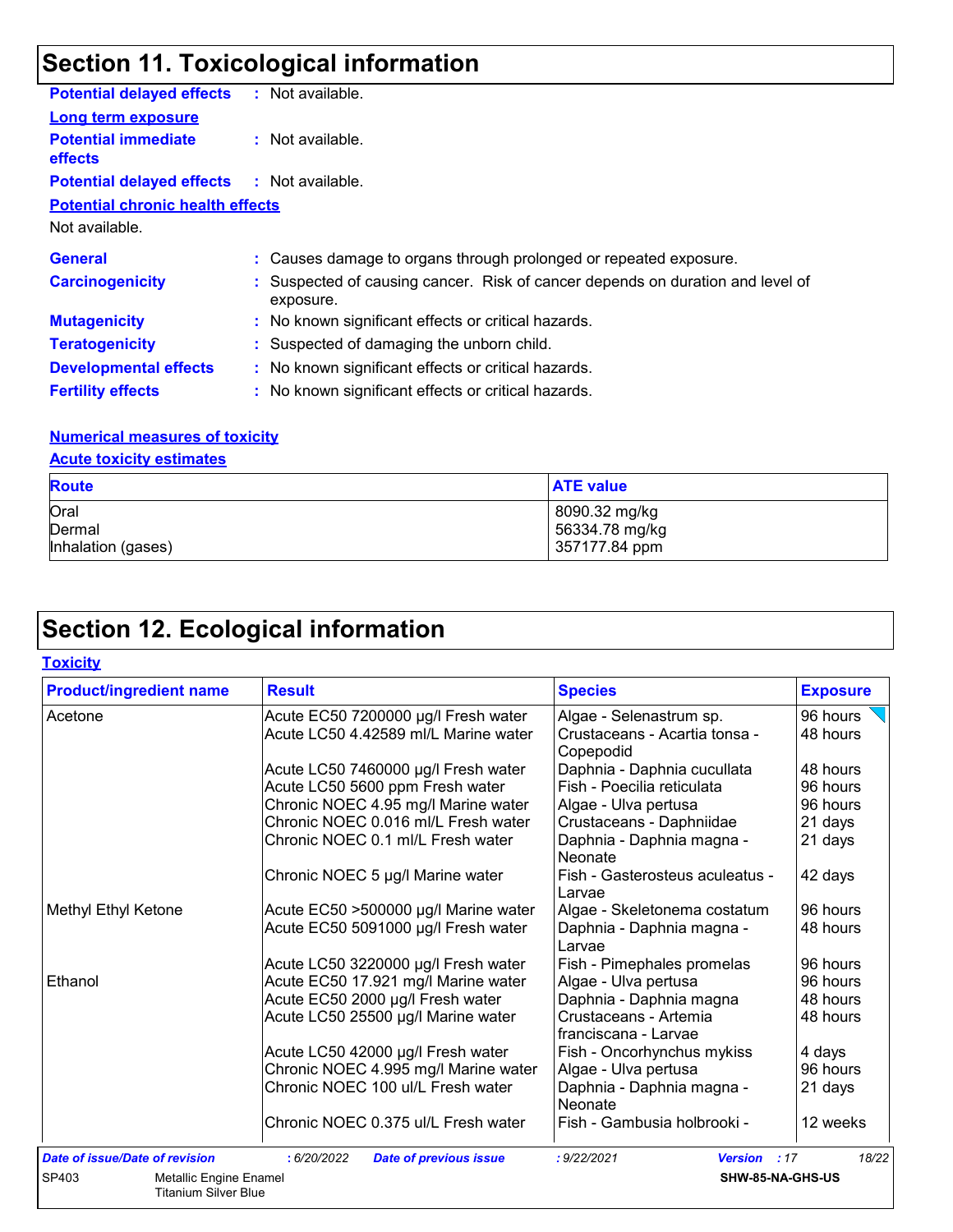## **Section 12. Ecological information**

|                         |                                       | Larvae                            |          |
|-------------------------|---------------------------------------|-----------------------------------|----------|
| Toluene                 | Acute EC50 >433 ppm Marine water      | Algae - Skeletonema costatum      | 96 hours |
|                         | Acute EC50 11600 µg/l Fresh water     | Crustaceans - Gammarus            | 48 hours |
|                         |                                       | pseudolimnaeus - Adult            |          |
|                         | Acute EC50 6000 µg/l Fresh water      | Daphnia - Daphnia magna -         | 48 hours |
|                         |                                       | Juvenile (Fledgling, Hatchling,   |          |
|                         |                                       | Weanling)                         |          |
|                         | Acute LC50 5500 µg/l Fresh water      | Fish - Oncorhynchus kisutch - Fry | 96 hours |
|                         | Chronic NOEC 1000 µg/l Fresh water    | Daphnia - Daphnia magna           | 21 days  |
| Xylene, mixed isomers   | Acute LC50 8500 µg/l Marine water     | Crustaceans - Palaemonetes        | 48 hours |
|                         |                                       | pugio                             |          |
|                         | Acute LC50 13400 µg/l Fresh water     | Fish - Pimephales promelas        | 96 hours |
| 2-Propanol              | Acute EC50 7550 mg/l Fresh water      | Daphnia - Daphnia magna -         | 48 hours |
|                         |                                       | Neonate                           |          |
|                         | Acute LC50 1400000 µg/l Marine water  | Crustaceans - Crangon crangon     | 48 hours |
|                         | Acute LC50 4200 mg/l Fresh water      | Fish - Rasbora heteromorpha       | 96 hours |
| <b>Titanium Dioxide</b> | Acute LC50 >1000000 µg/l Marine water | Fish - Fundulus heteroclitus      | 96 hours |
| Ethylbenzene            | Acute EC50 4900 µg/l Marine water     | Algae - Skeletonema costatum      | 72 hours |
|                         | Acute EC50 7700 µg/l Marine water     | Algae - Skeletonema costatum      | 96 hours |
|                         | Acute EC50 6.53 mg/l Marine water     | Crustaceans - Artemia sp. -       | 48 hours |
|                         |                                       | Nauplii                           |          |
|                         | Acute EC50 2.93 mg/l Fresh water      | Daphnia - Daphnia magna -         | 48 hours |
|                         |                                       | Neonate                           |          |
|                         | Acute LC50 4200 µg/l Fresh water      | Fish - Oncorhynchus mykiss        | 96 hours |
| Methyl Isobutyl Ketone  | Acute LC50 505000 µg/l Fresh water    | Fish - Pimephales promelas        | 96 hours |
|                         | Chronic NOEC 78 mg/l Fresh water      | Daphnia - Daphnia magna           | 21 days  |
|                         | Chronic NOEC 168 mg/l Fresh water     | Fish - Pimephales promelas -      | 33 days  |
|                         |                                       | Embryo                            |          |

#### **Persistence and degradability**

| <b>Product/ingredient name</b> | <b>Aquatic half-life</b> | <b>Photolysis</b> | <b>Biodegradability</b> |
|--------------------------------|--------------------------|-------------------|-------------------------|
| Acetone                        |                          |                   | Readily                 |
| Methyl Ethyl Ketone            |                          |                   | Readily                 |
| Ethanol                        |                          |                   | Readily                 |
| Toluene                        |                          |                   | Readily                 |
| Xylene, mixed isomers          |                          |                   | Readily                 |
| 2-Propanol                     |                          |                   | Readily                 |
| Ethylbenzene                   |                          |                   | Readily                 |
| Methyl Isobutyl Ketone         |                          |                   | Readily                 |

#### **Bioaccumulative potential**

| <b>Product/ingredient name</b> | $LogP_{ow}$ | <b>BCF</b>  | <b>Potential</b> |
|--------------------------------|-------------|-------------|------------------|
| Toluene                        |             | 90          | low              |
| Xylene, mixed isomers          |             | 8.1 to 25.9 | low              |

#### **Mobility in soil**

**Soil/water partition coefficient (Koc)** 

**:** Not available.

**Other adverse effects** : No known significant effects or critical hazards.

|              | Date of issue/Date of revision                 | .6/20/2022 | Date of previous issue | 9/22/2021: | <b>Version</b> : 17     | 19/22 |
|--------------|------------------------------------------------|------------|------------------------|------------|-------------------------|-------|
| <b>SP403</b> | Metallic Engine Enamel<br>Titanium Silver Blue |            |                        |            | <b>SHW-85-NA-GHS-US</b> |       |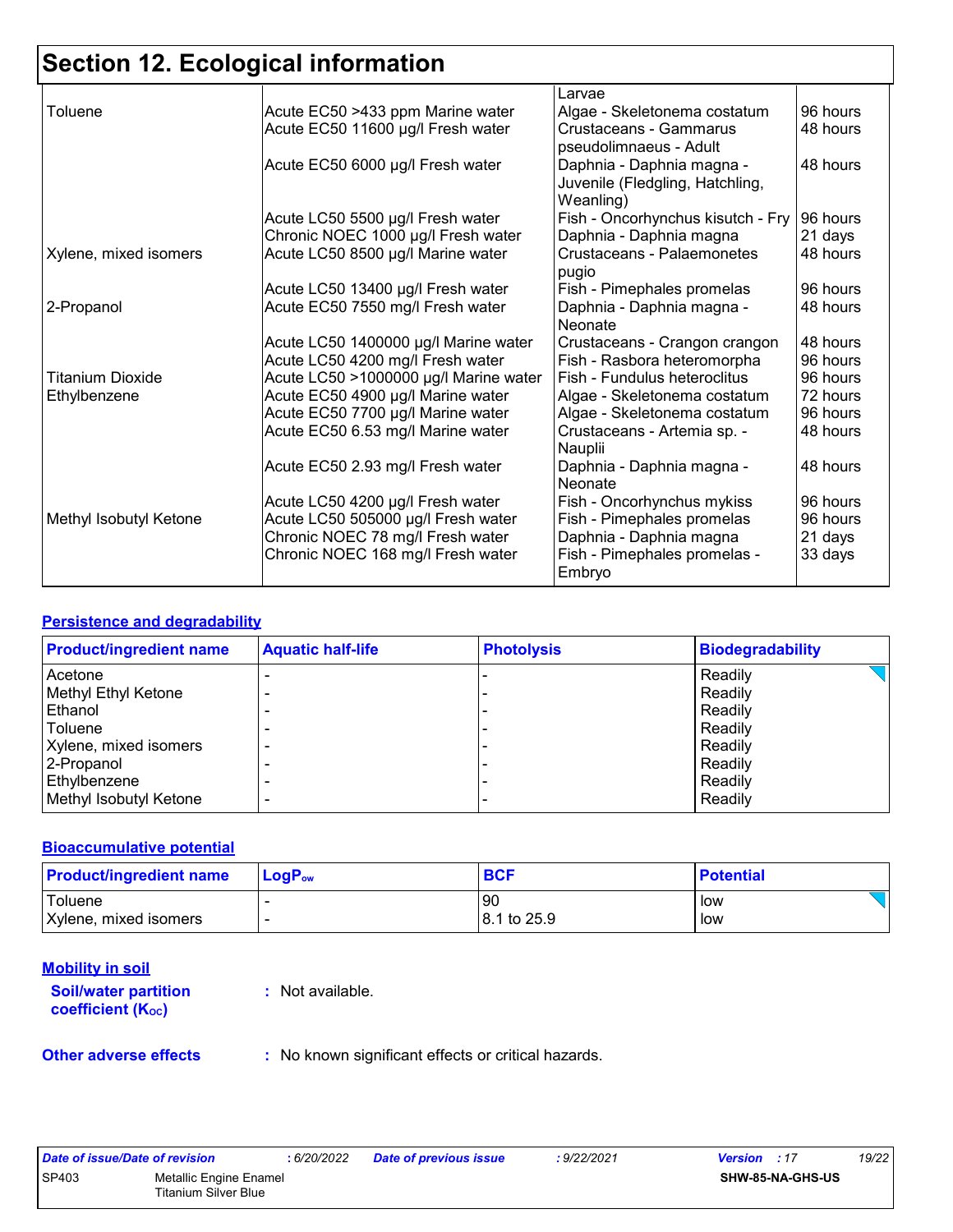### **Section 13. Disposal considerations**

#### **Disposal methods :**

The generation of waste should be avoided or minimized wherever possible. Disposal of this product, solutions and any by-products should at all times comply with the requirements of environmental protection and waste disposal legislation and any regional local authority requirements. Dispose of surplus and non-recyclable products via a licensed waste disposal contractor. Waste should not be disposed of untreated to the sewer unless fully compliant with the requirements of all authorities with jurisdiction. Waste packaging should be recycled. Incineration or landfill should only be considered when recycling is not feasible. This material and its container must be disposed of in a safe way. Empty containers or liners may retain some product residues. Do not puncture or incinerate container.

### **Section 14. Transport information**

SP403 Metallic Engine Enamel

Titanium Silver Blue

|                                                                                                   | <b>DOT</b><br><b>Classification</b>                                                                             | <b>TDG</b><br><b>Classification</b>                                                                                                                                                                                                                                                                                                                                                                                                                                                                                                                                                                                                                                                 | <b>Mexico</b><br><b>Classification</b>                                                                          | <b>IATA</b>                                                                                                     | <b>IMDG</b>                                                                                                     |
|---------------------------------------------------------------------------------------------------|-----------------------------------------------------------------------------------------------------------------|-------------------------------------------------------------------------------------------------------------------------------------------------------------------------------------------------------------------------------------------------------------------------------------------------------------------------------------------------------------------------------------------------------------------------------------------------------------------------------------------------------------------------------------------------------------------------------------------------------------------------------------------------------------------------------------|-----------------------------------------------------------------------------------------------------------------|-----------------------------------------------------------------------------------------------------------------|-----------------------------------------------------------------------------------------------------------------|
| <b>UN number</b>                                                                                  | <b>UN1950</b>                                                                                                   | <b>UN1950</b>                                                                                                                                                                                                                                                                                                                                                                                                                                                                                                                                                                                                                                                                       | <b>UN1950</b>                                                                                                   | <b>UN1950</b>                                                                                                   | <b>UN1950</b>                                                                                                   |
| <b>UN proper</b><br>shipping name                                                                 | <b>AEROSOLS</b>                                                                                                 | <b>AEROSOLS</b>                                                                                                                                                                                                                                                                                                                                                                                                                                                                                                                                                                                                                                                                     | <b>AEROSOLS</b>                                                                                                 | AEROSOLS,<br>flammable                                                                                          | <b>AEROSOLS</b>                                                                                                 |
| <b>Transport</b><br>hazard class(es)                                                              | 2.1                                                                                                             | 2.1                                                                                                                                                                                                                                                                                                                                                                                                                                                                                                                                                                                                                                                                                 | 2.1                                                                                                             | 2.1                                                                                                             | 2.1                                                                                                             |
| <b>Packing group</b>                                                                              | ÷                                                                                                               | ÷                                                                                                                                                                                                                                                                                                                                                                                                                                                                                                                                                                                                                                                                                   |                                                                                                                 |                                                                                                                 |                                                                                                                 |
| <b>Environmental</b><br>hazards                                                                   | No.                                                                                                             | No.                                                                                                                                                                                                                                                                                                                                                                                                                                                                                                                                                                                                                                                                                 | No.                                                                                                             | No.                                                                                                             | No.                                                                                                             |
| <b>Additional</b><br><b>information</b>                                                           | Dependent upon<br>container size, this<br>product may ship under<br>the Limited Quantity<br>shipping exception. | Product classified<br>as per the<br>following sections<br>of the<br>Transportation of<br>Dangerous Goods<br>Regulations:<br>2.13-2.17 (Class<br>2).<br>Dependent upon<br>container size, this<br>product may ship under<br>the Limited Quantity<br>shipping exception.                                                                                                                                                                                                                                                                                                                                                                                                              | Dependent upon<br>container size, this<br>product may ship under<br>the Limited Quantity<br>shipping exception. | Dependent upon<br>container size, this<br>product may ship under<br>the Limited Quantity<br>shipping exception. | Dependent upon<br>container size, this<br>product may ship under<br>the Limited Quantity<br>shipping exception. |
| <b>Special precautions for user :</b><br><b>Transport in bulk according</b><br>to IMO instruments | : Not available.                                                                                                | Multi-modal shipping descriptions are provided for informational purposes and do not<br>consider container sizes. The presence of a shipping description for a particular<br>mode of transport (sea, air, etc.), does not indicate that the product is packaged<br>suitably for that mode of transport. All packaging must be reviewed for suitability<br>prior to shipment, and compliance with the applicable regulations is the sole<br>responsibility of the person offering the product for transport. People loading and<br>unloading dangerous goods must be trained on all of the risks deriving from the<br>substances and on all actions in case of emergency situations. |                                                                                                                 |                                                                                                                 |                                                                                                                 |
|                                                                                                   |                                                                                                                 | <b>Proper shipping name</b>                                                                                                                                                                                                                                                                                                                                                                                                                                                                                                                                                                                                                                                         | : Not available.                                                                                                |                                                                                                                 |                                                                                                                 |
| <b>Date of issue/Date of revision</b>                                                             | : 6/20/2022                                                                                                     | <b>Date of previous issue</b>                                                                                                                                                                                                                                                                                                                                                                                                                                                                                                                                                                                                                                                       | : 9/22/2021                                                                                                     |                                                                                                                 | Version : 17<br>20/22                                                                                           |

**SHW-85-NA-GHS-US**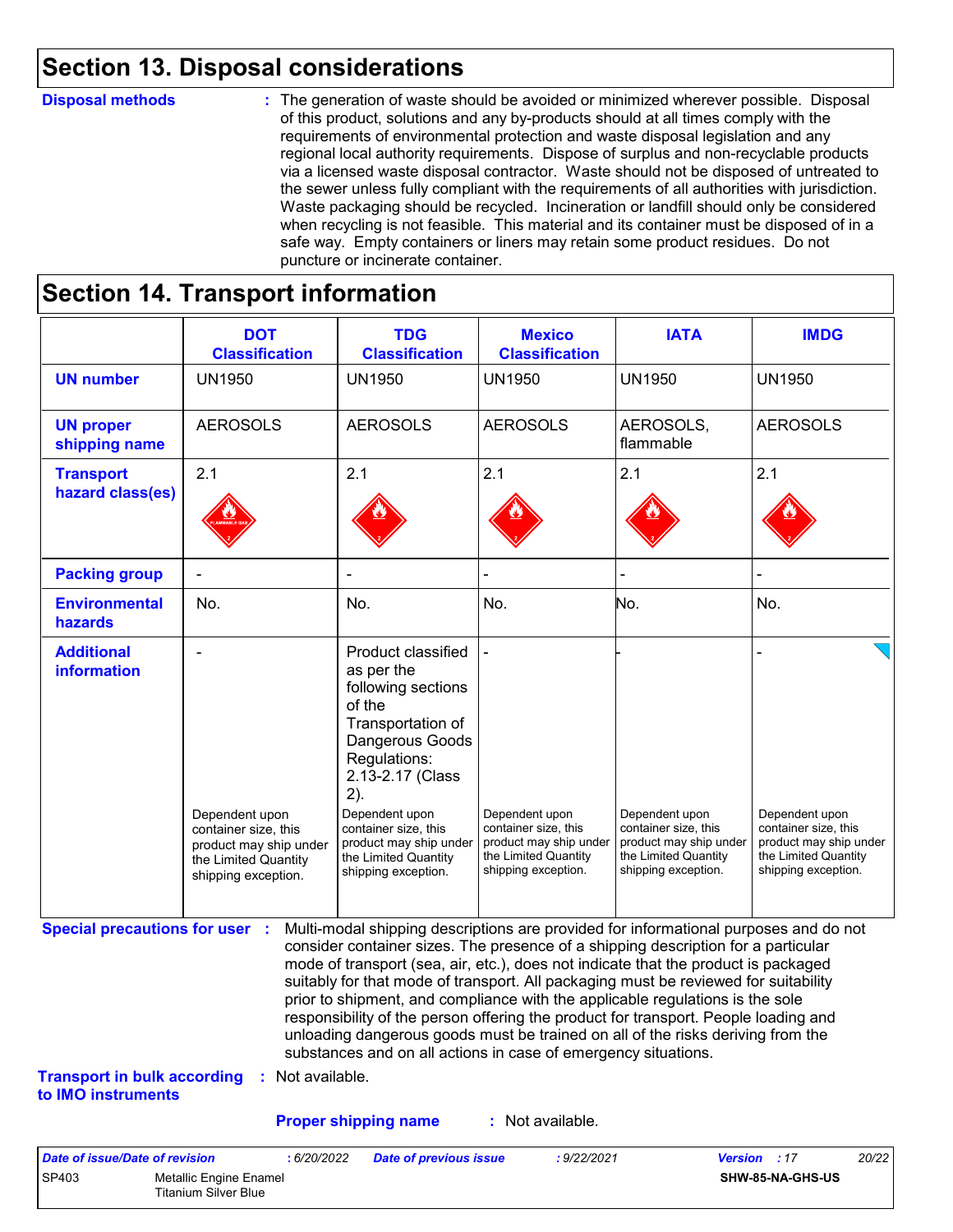### **Section 15. Regulatory information**

#### **SARA 313**

SARA 313 (40 CFR 372.45) supplier notification can be found on the Environmental Data Sheet.

#### **California Prop. 65**

WARNING: This product contains chemicals known to the State of California to cause cancer and birth defects or other reproductive harm.

**International regulations**

| China inventory (IECSC): Not determined.<br>Japan inventory (CSCL): Not determined.<br>Japan inventory (ISHL): Not determined.<br>Korea inventory (KECI): Not determined.<br>New Zealand Inventory of Chemicals (NZIoC): Not determined.<br>Philippines inventory (PICCS): Not determined.<br>Taiwan Chemical Substances Inventory (TCSI): Not determined.<br>Thailand inventory: Not determined.<br>Turkey inventory: Not determined.<br>Vietnam inventory: Not determined. | International lists | : Australia inventory (AIIC): Not determined. |
|------------------------------------------------------------------------------------------------------------------------------------------------------------------------------------------------------------------------------------------------------------------------------------------------------------------------------------------------------------------------------------------------------------------------------------------------------------------------------|---------------------|-----------------------------------------------|
|                                                                                                                                                                                                                                                                                                                                                                                                                                                                              |                     |                                               |
|                                                                                                                                                                                                                                                                                                                                                                                                                                                                              |                     |                                               |
|                                                                                                                                                                                                                                                                                                                                                                                                                                                                              |                     |                                               |
|                                                                                                                                                                                                                                                                                                                                                                                                                                                                              |                     |                                               |
|                                                                                                                                                                                                                                                                                                                                                                                                                                                                              |                     |                                               |
|                                                                                                                                                                                                                                                                                                                                                                                                                                                                              |                     |                                               |
|                                                                                                                                                                                                                                                                                                                                                                                                                                                                              |                     |                                               |
|                                                                                                                                                                                                                                                                                                                                                                                                                                                                              |                     |                                               |
|                                                                                                                                                                                                                                                                                                                                                                                                                                                                              |                     |                                               |
|                                                                                                                                                                                                                                                                                                                                                                                                                                                                              |                     |                                               |

### **Section 16. Other information**

**Hazardous Material Information System (U.S.A.)**



**The customer is responsible for determining the PPE code for this material. For more information on HMIS® Personal Protective Equipment (PPE) codes, consult the HMIS® Implementation Manual.**

**Caution: HMIS® ratings are based on a 0-4 rating scale, with 0 representing minimal hazards or risks, and 4 representing significant hazards or risks. Although HMIS® ratings and the associated label are not required on SDSs or products leaving a facility under 29 CFR 1910.1200, the preparer may choose to provide them. HMIS® ratings are to be used with a fully implemented HMIS® program. HMIS® is a registered trademark and service mark of the American Coatings Association, Inc.**

**Procedure used to derive the classification**

|                                                                                                 | <b>Classification</b> |                               |             | <b>Justification</b>  |       |
|-------------------------------------------------------------------------------------------------|-----------------------|-------------------------------|-------------|-----------------------|-------|
| FLAMMABLE AEROSOLS - Category 1                                                                 |                       |                               |             | On basis of test data |       |
| GASES UNDER PRESSURE - Compressed gas                                                           |                       |                               |             | Calculation method    |       |
| SKIN CORROSION/IRRITATION - Category 2                                                          |                       |                               |             | Calculation method    |       |
| SERIOUS EYE DAMAGE/ EYE IRRITATION - Category 2A                                                |                       |                               |             | Calculation method    |       |
| <b>CARCINOGENICITY - Category 2</b>                                                             |                       |                               |             | Calculation method    |       |
| <b>TOXIC TO REPRODUCTION - Category 2</b>                                                       |                       |                               |             | Calculation method    |       |
| SPECIFIC TARGET ORGAN TOXICITY (SINGLE EXPOSURE) (Respiratory tract<br>irritation) - Category 3 |                       |                               |             | Calculation method    |       |
| SPECIFIC TARGET ORGAN TOXICITY (SINGLE EXPOSURE) (Narcotic effects) -<br>Category 3             |                       |                               |             | Calculation method    |       |
| SPECIFIC TARGET ORGAN TOXICITY (REPEATED EXPOSURE) - Category 1                                 |                       |                               |             | Calculation method    |       |
| <b>ASPIRATION HAZARD - Category 1</b>                                                           |                       |                               |             | Calculation method    |       |
| <b>History</b>                                                                                  |                       |                               |             |                       |       |
| Date of printing                                                                                | : 6/20/2022           |                               |             |                       |       |
| Date of issue/Date of<br>revision                                                               | : 6/20/2022           |                               |             |                       |       |
| Date of previous issue                                                                          | : 9/22/2021           |                               |             |                       |       |
| Date of issue/Date of revision                                                                  | : 6/20/2022           | <b>Date of previous issue</b> | : 9/22/2021 | <b>Version</b> : 17   | 21/22 |